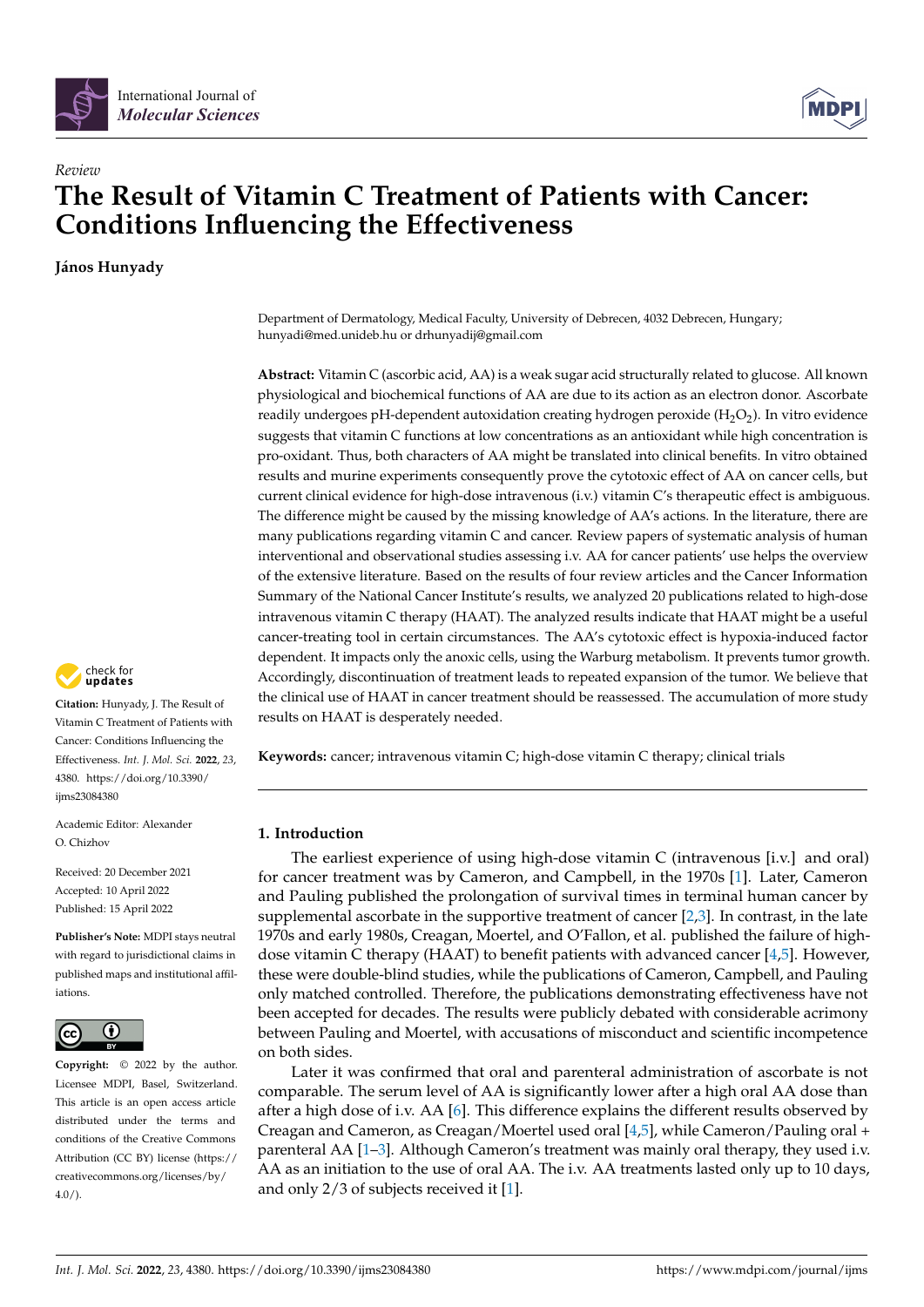The study by Levine M et al. [\[7\]](#page-10-3) showed that when vitamin C is ingested by mouth, plasma and tissue concentrations are tightly controlled by at least three mechanisms in healthy humans: absorption, tissue accumulation, and renal reabsorption. With ingested amounts found in foods, vitamin C plasma concentrations usually do not exceed  $100 \mu$ mol/L. Even with supplementation approaching maximally tolerated doses, ascorbate plasma concentrations are always  $\langle 250 \text{ }\mu\text{mol/L}$  and frequently  $\langle 150 \text{ }\mu\text{mol/L}$ . By contrast, when AA is i.v. injected, tight control is bypassed until excess ascorbate is eliminated by glomerular filtration and renal excretion. With i.v. infusion, pharmacologic ascorbate concentrations of 25–30 mmol/L are safely achieved. Pharmacologic AA can act as a pro-drug for  $H_2O_2$  formation, leading to an extracellular fluid at levels as high as 200 µmol/L. In addition, pharmacologic ascorbate can elicit cytotoxicity toward cancer cells and slow tumor growth in experimental murine models. See review by Levine et al. [\[7\]](#page-10-3).

Pharmacologic ascorbate sensitizes cancer cells to damage by increasing intracellular L-ascorbate engagement through sodium-dependent vitamin C transporter 2 (SVCT-2) by acting as a pro-drug [\[7\]](#page-10-3). HAAT is an aggressive adjunctive cancer treatment, widely used in naturopathic and integrative oncology settings, although it is not accepted as an effective drug for cancer patients by health authorities (FDA, EMA).

Until today, many publications are available regarding vitamin C treatment of malignant tumors. However, in vitro and animal experiments have proved AA's pharmacological cytotoxic effect on cancer cells, while the human clinical observations and studies show contradicting data. Thus, the Pauling–Moertel debate continues to this day.

This article summarizes the mechanism of the effects of sugar withdrawal (fasting, ketogenic diet, blocking of glucose transporters) and i.v. AA treatment on cancers. It reviews the hypothetical causes of the difference between in vitro and animal studies compared to human outcomes. Finally, it points out that confirming the clinical effect is possible by carrying out further clinical trials and summarizing the conditions considered when planning a trial.

## **2. The Vitamin C Treatment's Theoretical Framework**

## *The Biochemical Motor for Energy Transformation*

Previously, we described a hypothetical structure, the structure for energy transformation (SET), which might be responsible for the proper energy transformation, leading to the continuous membrane potential, production of  $H^+$ , and ATP in living cells [\[8\]](#page-10-4). We suppose that the SET of aerobic glycolysis (SET-AG) is responsible for managing aerobic glycolysis, the SET of oxidative phosphorylation (SET-OP) for the process of oxidative phosphorylation. The ADP producing unit (ADP-PU) is the basic structure of both SETs. Six D-glucose and two L-AA are essential for the proper function of the ADP-PU. We suppose that the ribose of adenine originates from glucose. AA starts the transformation by producing O2e<sup>−</sup> through its effect on Fe-S clusters. The absence of glucose results in the accumulation of  $O^{2e}$ , which might cause cell death.

The ratio change (lower glucose content) might result in excess  $H_2O_2$  production, leading to cell death since unused  $O^{e2-}$  will remain in the cell in the absence of glucose [\[8\]](#page-10-4) (see Supplementary Materials).

## **3. The Dual Energetics of Eucaryotic Cells**

## *Symbiosis of One Ancient Cell with a New Cell Resulted in Eukaryote*

The defense of the first living cells against free radicals was low, as  $O_2$  was not present in the environment. Thus, the emergence of  $O<sub>2</sub>$  produced by cyanobacteria resulted in an environmental disaster, and most living cells died. Simultaneously, new cells armed with an effective defense system against free radicals were created. In addition, these cells could produce significantly more energy using  $O<sub>2</sub>$  than ancient cells [\[9\]](#page-10-5). Lynn Margulis believed that the eukaryote cells' ancestors avoided being destroyed by oxygen by entering a symbiotic relationship with the new aerobic bacteria, known today as the mitochondrion. Eukaryotic cells are equipped with the SET-AG and the SET-OP; thus, they can live in an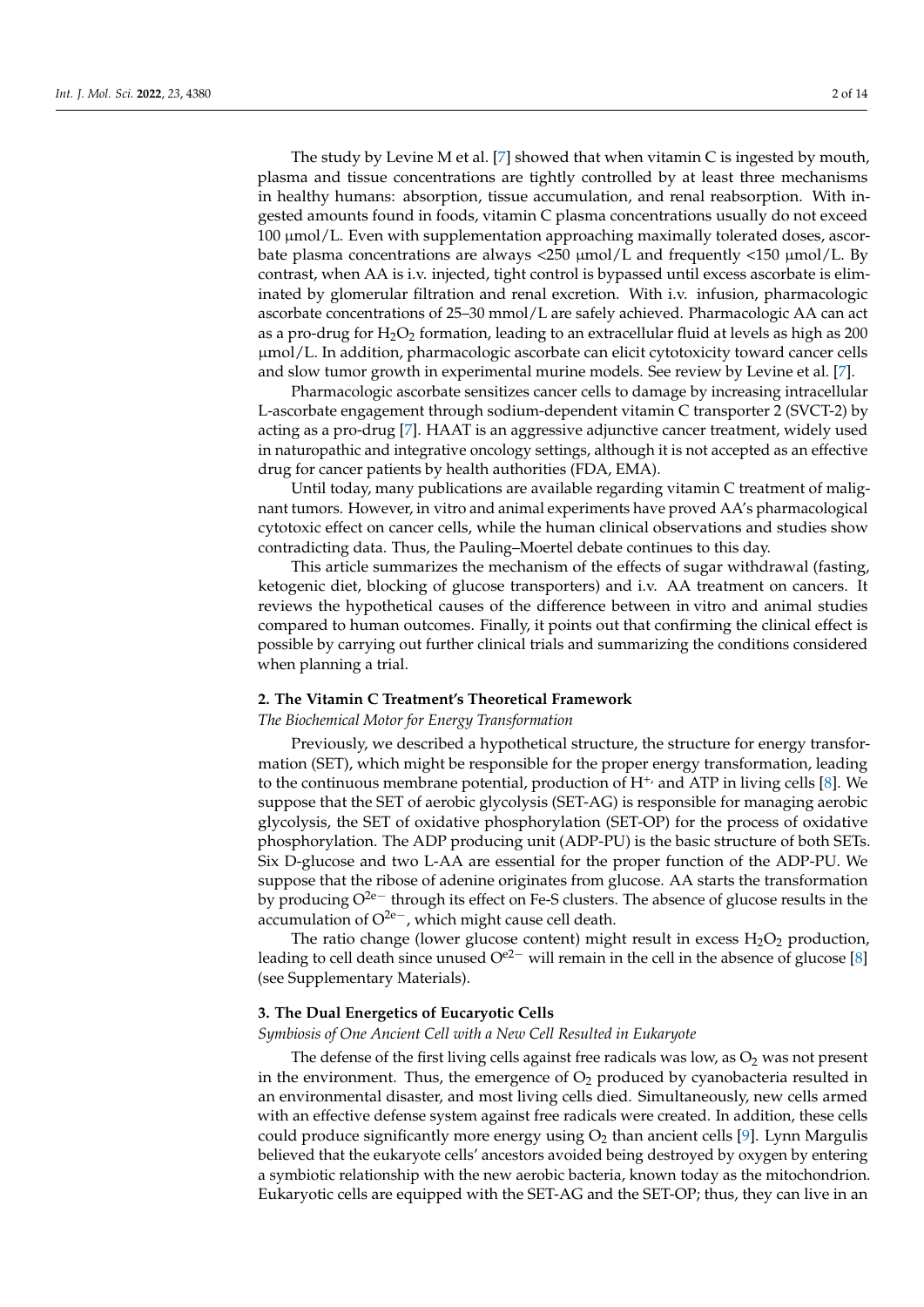anoxic and oxygenized environment [\[10\]](#page-10-6). Mitochondria provide the cell with a significantly better energy supply and free radical protection.

## **4. Development of Cancer**

Cancer is a group of diseases involving abnormal cell growth to invade or spread to other parts of the body. More than 100 types of cancer are usually named for the organs or tissues where the tumors form. For a normal cell to transform into a malignant cell, the genes that regulate cell growth and differentiation must be altered [\[11\]](#page-10-7). The affected genes are oncogenes or tumor suppressor genes [\[12\]](#page-10-8).

## *4.1. Protective Options against Malignant Tumors*

Living organisms continuously defend against harmful environmental factors. There are specialized systems (such as apoptosis) for controlling both the invaders and the abnormally functioning cells. In animals (and in humans), immune cells can usually recognize and destroy abnormal cells. Unfortunately, there are many situations when malignant cells escape from the control of the defense and multiply without control leading to death [\[13\]](#page-10-9).

## *4.2. The Chain Reaction of Cancer-Development*

Clonally evolution leads to intra-tumor heterogeneity. The genetic properties and the states of the tumor cell metabolism (oxidative phosphorylation or aerobic glycolysis) are different. This heterogeneity complicates designing effective treatment strategies.

In developing a malignant tumor, the first step is the appearance of a mutant cell. The second problem is that the error control mechanism is altered. Thus, the mutant cell is not eliminated [\[14\]](#page-10-10). The multiplying mutant cells are the progenitor cells of the tumor (T1), using oxidative phosphorylation. The distance between the T1 containing growing tumor cells and the supplying blood vessel is continually increasing. The growing new tumor has no vessels. Thus, at a certain point, the partial tissue pressure of the  $O_2$  (p $O_2$ ) level will not be enough for the proper mitochondrial function [\[15\]](#page-10-11). At the same time, hypoxia-induced factor-1 alpha (HIF-1 $\alpha$ ) will not be hydrolyzed, resulting in the further development of the tumor; cells able to live in an anoxic environment (tumor stem cells) will be created (T2). The HIF system will further develop the tumor, creating tumor cells with new behaviors (T3, T4, Tn). Between these cells, competition exists. Cancer is mainly formed by highly malignant cells, but other cells, including T1 with oxidative phosphorylation, are also present in the tumor (Figure [1\)](#page-2-0).

<span id="page-2-0"></span>

Figure 1. Evolution of malignant tumor cells.<br> **Figure 1.** Evolution of malignant tumor cells.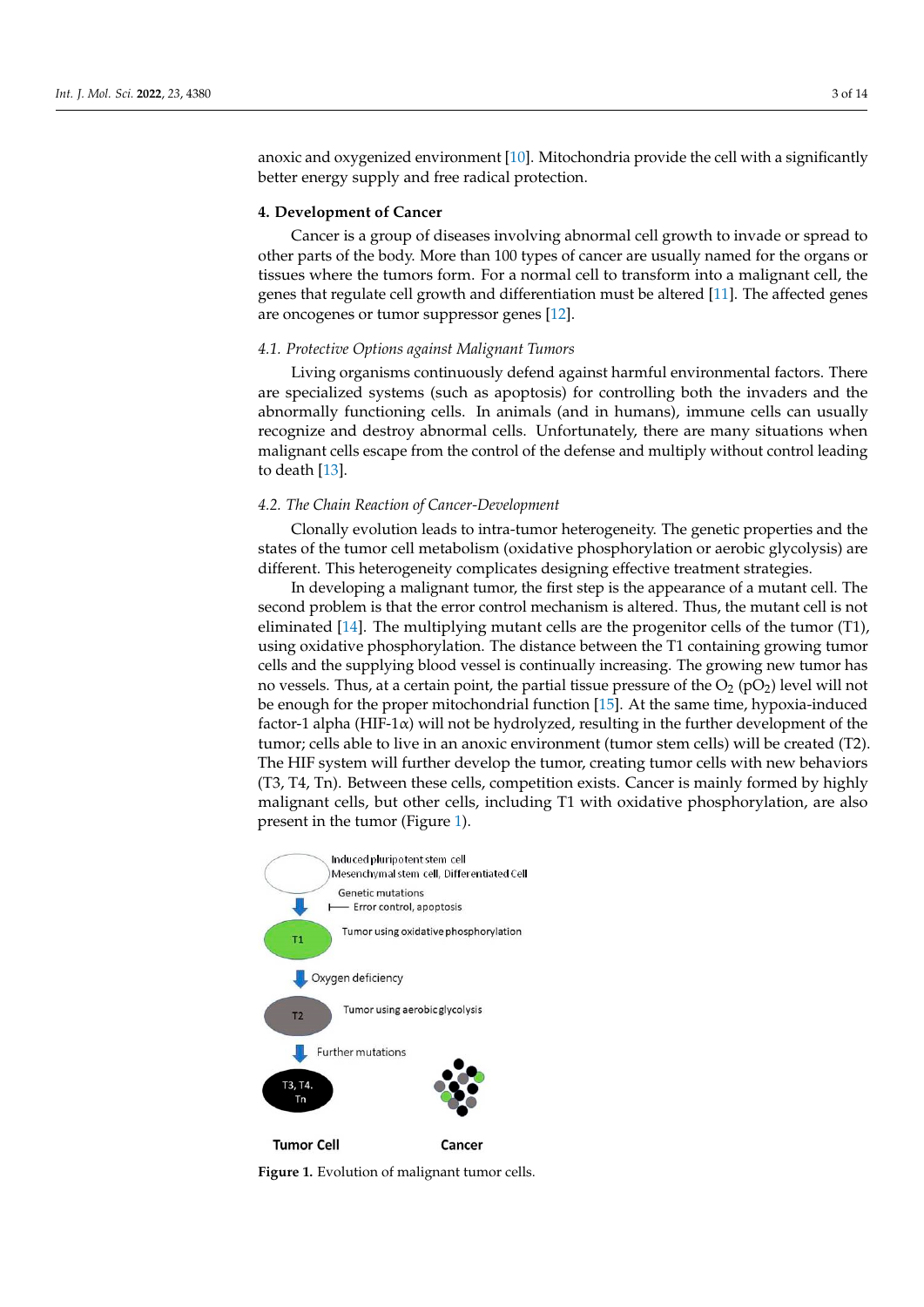In the presence of oxygen in the cells of differentiated tissues, sugar becomes pyruvate, and then  $CO<sub>2</sub>$  and energy by oxidative phosphorylation. Conversely, in the absence of  $O<sub>2</sub>$ , aerobic glycolysis is initiated instead of mitochondrial oxidative phosphorylation, leading to lactate formation and heterogeny of tumor cells [\[16\]](#page-10-12).

Because aerobic glycolysis produces significantly less energy, cells can only be viable by using more sugar. Tumor cells use 200 times more glucose than healthy ones [\[17\]](#page-10-13).

Malignant tumor cells perform glycolysis at a ten times faster rate than their healthy tissue counterparts [\[18\]](#page-10-14). While rapidly growing tumor cells do not have adequate vessels during their genesis, the limited capillary support often results in hypoxia within the tumor. In addition, some tumor cells overexpress specific glycolytic enzymes, resulting in higher glycolysis rates, referred to as the Warburg effect [\[19\]](#page-10-15).

The most common cellular metabolism changes involve intracellular glucose utilization and regulation loss between glycolytic metabolism and respiration [\[20\]](#page-10-16). Thus, tumor cells adapted to the hypoxic environment by the HIF-1 $\alpha$  have unique energy production, realized by the low-efficiency aerobic glycolysis.

AA forms dehydroascorbic acid (DHA) after oxidation. The level of vitamin C in cells may be related to vitamin C transporter expression and its polymorphism in cells. In normal human cells, two different transporter systems are responsible for the acquisition of vitamin C: glucose transporters (GLUTs)—GLUT1, GLUT3, and GLUT4—transfer the DHA and SVCTs transport the AA. The variations in vitamin C transporter genes may regulate the active transport of vitamin C and, therefore, impact cancer risk [\[21\]](#page-10-17).

Several studies indicate the critical role of vitamin C transport by GLUTs in cancer cells. Pena et al. suggested that the vast majority of vitamin C transferred from the extracellular space into cancer cells assumes the form of DHA [\[22\]](#page-10-18). Several cell culture studies suggest that DHA transport is an alternate or even principal pathway of vitamin C accumulation [\[23\]](#page-10-19). DHA is rapidly reduced into its AA form following diffusion with the simultaneous oxidation of glutathione and NADPH [\[24\]](#page-10-20).

Cho et al. showed that the cellular response to AA treatment was dependent on SVCT2 expression. Cancer cells with low SVCT2 expression levels exhibited anti-cancer effects at high doses of ascorbic acid and a proliferative impact at low doses of this compound. In contrast, cancer cells with high SVCT2 expression exerted anti-cancer outcomes at all ascorbic acid concentrations [\[25\]](#page-10-21).

#### **5. HIF-1**α **the Conductor of the Extended Malignancy**

#### *A System for Monitoring Oxygenation*

Hypoxic stress is a companion to many diseases and its resolution is an essential physiological process. Our body has a protective function that delays the damage caused by hypoxia and ensures the elimination of the hypoxia-damaged tissue. This defense system triggers regeneration, resulting in the survival of cells in the hypoxic zone surrounding the dead area. The key to the system is the HIF-1 $\alpha$  molecule. HIF helps develop tumor stem cells (T2) and extend malignancy. Accordingly, the HIF system is the conductor for educating tumor cells on the way to death.

Due to hypoxia or AA deficiency, the protein HIF-1 $\alpha$  is activated, and hundreds of stress-related genes will change expression leading to their up- or down-regulation. In addition, it includes genes regulating apoptosis, and, due to HIF-1 $\alpha$ , the sensitivity of cells to apoptosis induction will be decreased. In other words,  $HIF-1\alpha$  protects cells from the apoptosis caused by hypoxia. Thus, the HIF-1 $\alpha$  level in the cells increases exponentially due to inadequate nutritional supply, viral infection, radiation, or other apoptotic signals, and if the oxygen level is less than 6% (partial pressure  $O_2$  < 40 mmHg) [\[26](#page-10-22)[–29\]](#page-10-23).

Hypoxia can develop in the body for a variety of causes. In this case, HIF-1 $\alpha$  will not be destroyed due to a lack of oxygen. In the nucleus, HIF-1 $\alpha$ , together with the HIF-1 $\beta$ unit, produces the HIF-1 protein, which changes the cellular physiological parameters by influencing many genes' regulation. Angiogenesis, remodeling, cell proliferation, migration, cancer development, cell growth, apoptosis, metabolism, xenobiotic transporter,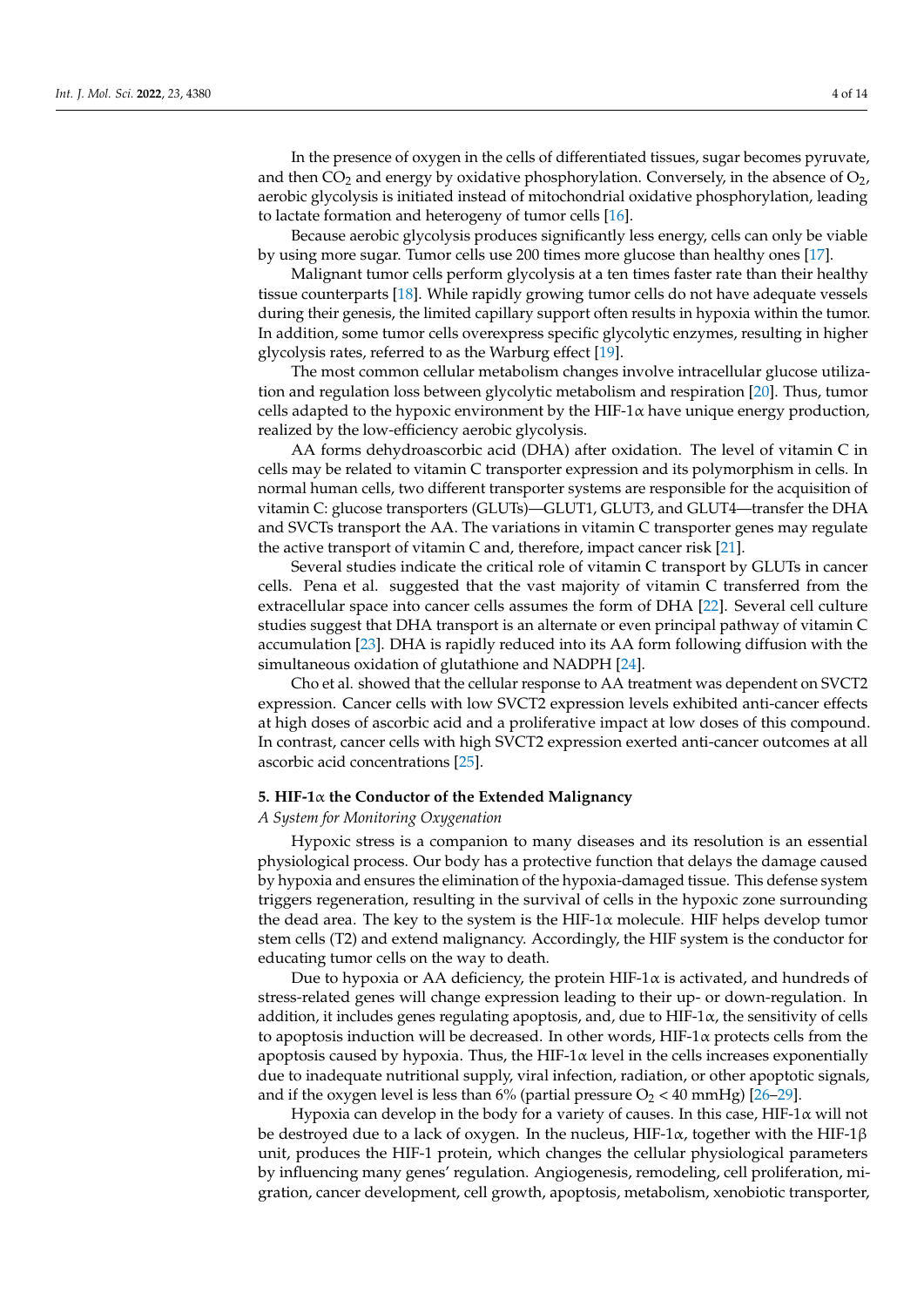hematopoiesis, melanogenesis, oncogenes, re-epithelialization, and melanogenesis are the crucial target genes. In addition, several other molecules (such as HIF-2) are involved in complex HIF regulation [\[15\]](#page-10-11).

The physiological system induced by HIF molecules plays an essential role in embryonic development, wound healing, and the course of several diseases (such as infarction, stroke, vasculitis, etc.). Unfortunately, however, this system plays a crucial role in increasing the aggressivity of many malignancies.

The growing tumor cell is free of control. It gradually moves away from the supplying vessel. When this distance exceeds 70–100 nanometers, the cells' oxygen supply becomes insufficient [\[15\]](#page-10-11). At that point, the failure to hydrolyze HIF-1 $\alpha$  will trigger malignant cells for higher malignancy. Thus, the HIF system initiates a regenerative physiological process that results in the restoration of normoxia by vascularization. At the same time, a new type of tumor cell with a more aggressive phenotype adapted to the lack of oxygen will be developed.

Hypoxia-induced, HIF-mediated neovascularization ensures the tumor's steady growth. Tumor cells of malignant cancers usually are highly heterogeneous. They can be classified into "normoxic/oxidative" or "hypoxic/aerobe glycolytic" cells. The treatment, targeting the HIF system, controls only selected cells of the tumor (cells using aerobic glycolysis) and prevents the growth but does not destroy cancer.

#### **6. Treatment of Tumors by Influencing Glucose Metabolism**

In most cancer cells, especially the most aggressive phenotypes, there is a substantial uncoupling of glycolysis from oxidative phosphorylation with the consequent production of high lactate levels (Warburg effect). This metabolic modification gives the tumor an evolutionary advantage, adapting to the more-or-less transient hypoxic conditions occurring during the disease's progress. Furthermore, the remarkably higher glucose uptake also shows this metabolic preference by cancer cells through transmembrane glucose transporters, compensating for the higher energy demand of rapidly growing cells. Due to this feature, any enzyme or transporter promoting the glycolytic flux may be considered a potential target to block tumor progression [\[30–](#page-10-24)[32\]](#page-10-25).

Recently, human cancer cells were shown to be more susceptible to glucose deprivationinduced cytotoxicity and oxidative stress relative to non-transformed human cell types. These results indicated that some biochemical processes provided a mechanistic link between glucose metabolism and the expression of phenotypic characteristics associated with malignancy [\[30–](#page-10-24)[32\]](#page-10-25).

The most direct way to target exaggerated aerobic glycolysis in tumors is to reduce glucose availability to cancer cells. It can be achieved through either dietary or pharmacological interventions. The pharmacologic influence might be realized either by controlling glucose uptake of the tumor cell by inhibiting glucose transporters or by inhibiting glycolytic enzymes [\[33,](#page-11-0)[34\]](#page-11-1).

### *6.1. Short-Term Fasting*

Short-term fasting (STF) 48 to 72 h before chemotherapy appears to be more effective than intermittent fasting. Preliminary data show that STF is safe but challenging in cancer patients receiving chemotherapy. Ongoing clinical trials need to unravel if STF can also diminish the toxicity and increase chemotherapeutic regimens' efficacy in daily practice [\[33\]](#page-11-0).

#### *6.2. Ketogenic Diet*

The ketogenic diet consists of high fat, moderate to low protein, and extremely low carbohydrates. The goal is to develop ketosis in the body. It occurs when the body is forced to use fat for energy without glucose [\[34\]](#page-11-1).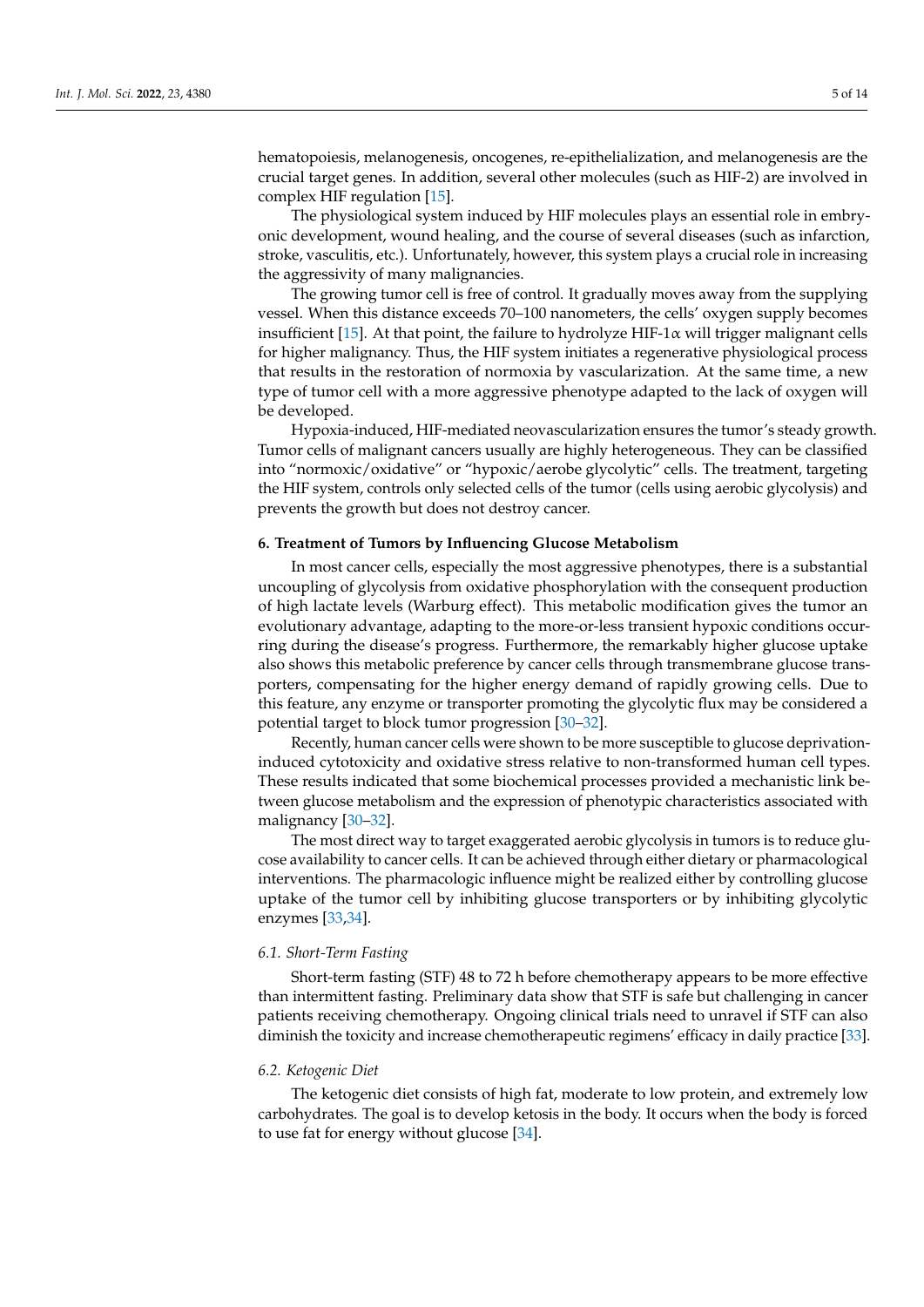## *6.3. Clinical Trials of Fasting*

There is currently no concrete evidence that any of these fasting diets will benefit cancer patients. Clinical trials with more patients are still needed before fasting could be used in standard practice [\[35\]](#page-11-2).

#### *6.4. Glucose Transporters*

The glucose entrance inside the cell occurs by facilitated diffusion and mainly depends on GLUTs. There are three different classes of GLUTs with tissue-specific distribution and distinct affinity for glucose and other carbohydrates. Class 1 comprises four members, GLUT1–LUT4, whose preferential substrate is glucose, while the other two classes, class 2 (GLUT5) and 3 (GLUT6, 8, 10), are more selective for other sugars [\[36\]](#page-11-3).

GLUTs are expressed 10–12-fold higher in cancer cells than in healthy tissues, especially in highly proliferative and malignant tumors, contributing to the high glycolytic flux observed in this kind of tissue [\[37\]](#page-11-4). GLUT1 and GLUT3, whose expression is regulated by HIF-1 $\alpha$ , can be considered the main over-expressed isoforms in a wide range of human cancers [\[38\]](#page-11-5). Moreover, they are correlated with poor prognosis and the radioresistance of several types of human tumors. Hence, the activation of their expression can be considered a typical feature of the malignant phenotype. GLUT has a fundamental role in tumor cells of aerobic glycolysis. Thus, GLUT inhibition may represent an appealing way of attacking cancer by blocking its direct nutrient uptake, thus reducing the glycolytic flux and causing cell death by starvation and  $H_2O_2$ .

Antibodies [\[39\]](#page-11-6), antisense nucleic acids [\[40](#page-11-7)[–42\]](#page-11-8), and synthetic small organic molecules showing GLUT-inhibitory properties, either alone or in combination with chemotherapeutic drugs, have been reported [\[43\]](#page-11-9).

Numerous observations suggest that starvation, ketogenic diet, and glucose transporter's inhibition have antitumor activity, but clinical studies to support this are lacking.

#### **7. In Vitro and Animal Studies of Pharmacologic Ascorbic Acid**

Several studies have demonstrated that AA's in vitro cytotoxic effect on various cancer cells is mediated through a chemical reaction that generates hydrogen peroxide [\[7,](#page-10-3)[44](#page-11-10)[–46\]](#page-11-11). Furthermore, cell death from  $H_2O_2$  added to cells was identical to that found when  $H_2O_2$ was generated by ascorbate treatment [\[47\]](#page-11-12). In mice bearing glioblastoma xenografts, a single pharmacologic dose of ascorbate produced sustained ascorbate radical and hydrogen peroxide formation selectively within the interstitial fluids of tumors but not in the blood, indicating  $H_2O_2$ -mediated cytotoxicity [\[48\]](#page-11-13).

## *7.1. Sodium-Dependent Vitamin C Transporter-2 Sensitizes Cancer Cells to Damage by Increasing Intracellular L-Ascorbate Concentration*

Hongwei et al. [\[49\]](#page-11-14) demonstrated that L-ascorbate has a selective killing effect influenced by SVCT-2 in human hepatocellular cancer cells [\[49\]](#page-11-14). Furthermore, SVCT-2 expression was absent or weak in healthy tissues but strongly detected in tumor samples obtained from breast cancer patients [\[17\]](#page-10-13).

## *7.2. The Proposed Way of Action by Parenteral AA on Sensitive Cancer Cells* Pharmacologic AA and  $HIF1\alpha$

The in vitro cytotoxic effect of ascorbic acid's pharmacological concentration on cancer cells is mediated through a chemical reaction that generates  $H_2O_2$  [\[50\]](#page-11-15). In addition, ascorbic acid induces reactive oxygen species and impaired mitochondrial membrane potential [\[47\]](#page-11-12).

Vitamin C enters the cell through SVCT-2 [\[49\]](#page-11-14) and changes the intracellular glucose/AA ratio. The high intracellular AA concentration in the tumor cell results in the proteolysis of the HIF-1 $\alpha$ , which will lead to the cessation of the HIF-1 $\alpha$  induced low apoptotic sensitivity [\[51\]](#page-11-16).

The degradation process of HIF-1 $\alpha$  is O<sub>2</sub> and vitamin C dependent. HIF-1 $\alpha$  regulates essential genes, including angiogenic/angiostatic-, oxidative stress-, and apoptosis-related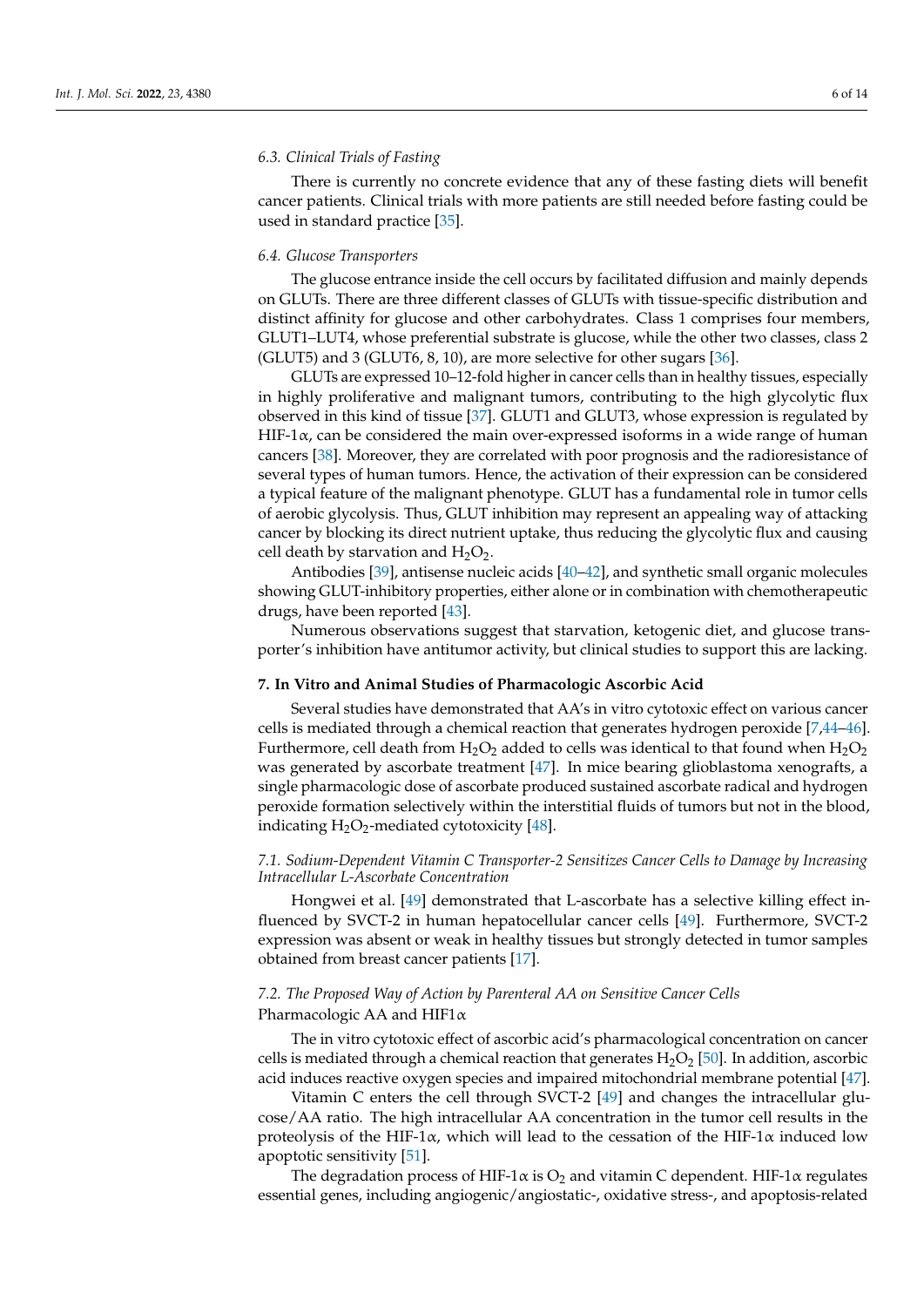genes. It helps neovascularization and suppresses the sensitivity of cells for apoptosis [\[28\]](#page-10-26). Pharmacologic concentrations of ascorbic acid cause diverse influences on different angiogenic chemokine expressions [\[52](#page-11-17)[,53\]](#page-11-18). For example, the angiostatic gene, CXCL10, was downregulated by the high pharmacologic level of AA in hepatocellular carcinoma cell lines [\[47\]](#page-11-12). In addition, AA (1–3 mM) decreases colon cancer cell proliferation and induces apoptosis and necrosis accompanied by downregulation of specificity protein (Sp), including vascular endothelial growth factor (VEGF) and its receptors VEGFR-1 and VEGFR-2 [\[54\]](#page-11-19).

#### *7.3. Glutathione and Catalase Result Resistance of Cancer Cells against AA Mediated Cytotoxicity*

Hardaway et al. [\[55\]](#page-11-20) showed that  $H_2O_2$ -produced cell death was partly mediated by losing total glutathione levels in the cells. Glutathione reduced cytotoxicity by 10–95% by attenuating AA-induced  $H_2O_2$  production. Co-treatment with glutathione inhibits the cytotoxic responses [\[54\]](#page-11-19). One study analyzed the impact of catalase on cancer cells' resistance to ascorbic acid-mediated oxidative stress. The tested human cancer cell lines demonstrated apparent differences in their opposition to AA-mediated oxidative cell stress [\[56\]](#page-11-21).

## *7.4. Ascorbate Sensitivity of Different Cells Is Diverse*

According to in vitro and in vivo data, different cells show a diverse reaction to ascorbate treatment. Tumor cells are usually sensitive to the pharmacological dose of AA, while healthy cells are not. While androgen-independent human prostate cancer cells are sensitive to ascorbate treatment, the ascorbate-insensitive human prostate cancer cell line LaPC4 is hormonally dependent [\[50\]](#page-11-15). Predictably, the hormone dependence of other tumor cells might influence their sensitivity to AA's pharmacological dose.

## *7.5. Synergistic Interactions of Pharmacologic AA, Cytostatic Drugs, Radio, and Photodynamic Therapy*

Ascorbate treatment specifically enhances the cytostatic potency of certain chemotherapeutics such as docetaxel and 5-FU, gemcitabine [\[57\]](#page-11-22), epigallocatechin-3-gallate [\[58\]](#page-11-23), and  $As<sub>2</sub>O<sub>3</sub>$  [\[59\]](#page-11-24). One study suggested that high-dose ascorbate increases the radiosensitivity of glioblastoma multiforme cells, resulting in more cell death than from radiation alone [\[60\]](#page-12-0). An internally related, complementary, and strengthened tumor treatment is established by combining photodynamic therapy (PDT) and ascorbate as a low-toxicity and effective method. PDT induces metal ion release, and ascorbate reacts with the metal ions producing subsequent ROS [\[61\]](#page-12-1).

In vitro-obtained results and murine experiments consequently prove the cancer cell's cytotoxic effect of AA, but current clinical evidence for high-dose i.v. vitamin C's therapeutic effect is ambiguous [\[7](#page-10-3)[,44–](#page-11-10)[48](#page-11-13)[,62](#page-12-2)[–65\]](#page-12-3).

## *7.6. Presumed Causes of Differences between In Vitro and Murine Experimental Results Compared to Human Findings*

In vitro and animal studies were conducted under standard conditions. Mice and most animals are invalid for AA trials as they can produce AA. Most vitamin C trials in murine models are performed with xenografts and not spontaneous tumors. Unfortunately, there is a lack of standardization of treatment in cancer patients. The supposed determining factors between oral and intravenous administration is neglected. The dose of vitamin C used during therapy varies from study to study. Diabetes and sugar consumption might reduce the effect of vitamin C. We assume that in the case of AA dissolved in a 5% dextrose infusion [\[66](#page-12-4)[,67\]](#page-12-5), the dextrose might reduce the cytotoxic effect of vitamin C. The defining properties of tumors are not considered. Although the tumor comprises cells with different properties, they contain cells using oxidative phosphorylation and cells characterized by Warburg metabolism. Hormone dependency on cancer might influence the efficacy of the HAAT. Patients with advanced cancer often have abnormal laboratory values (e.g., anemia, lower Se Fe, Se transferrin) that may affect the ascorbate effectiveness.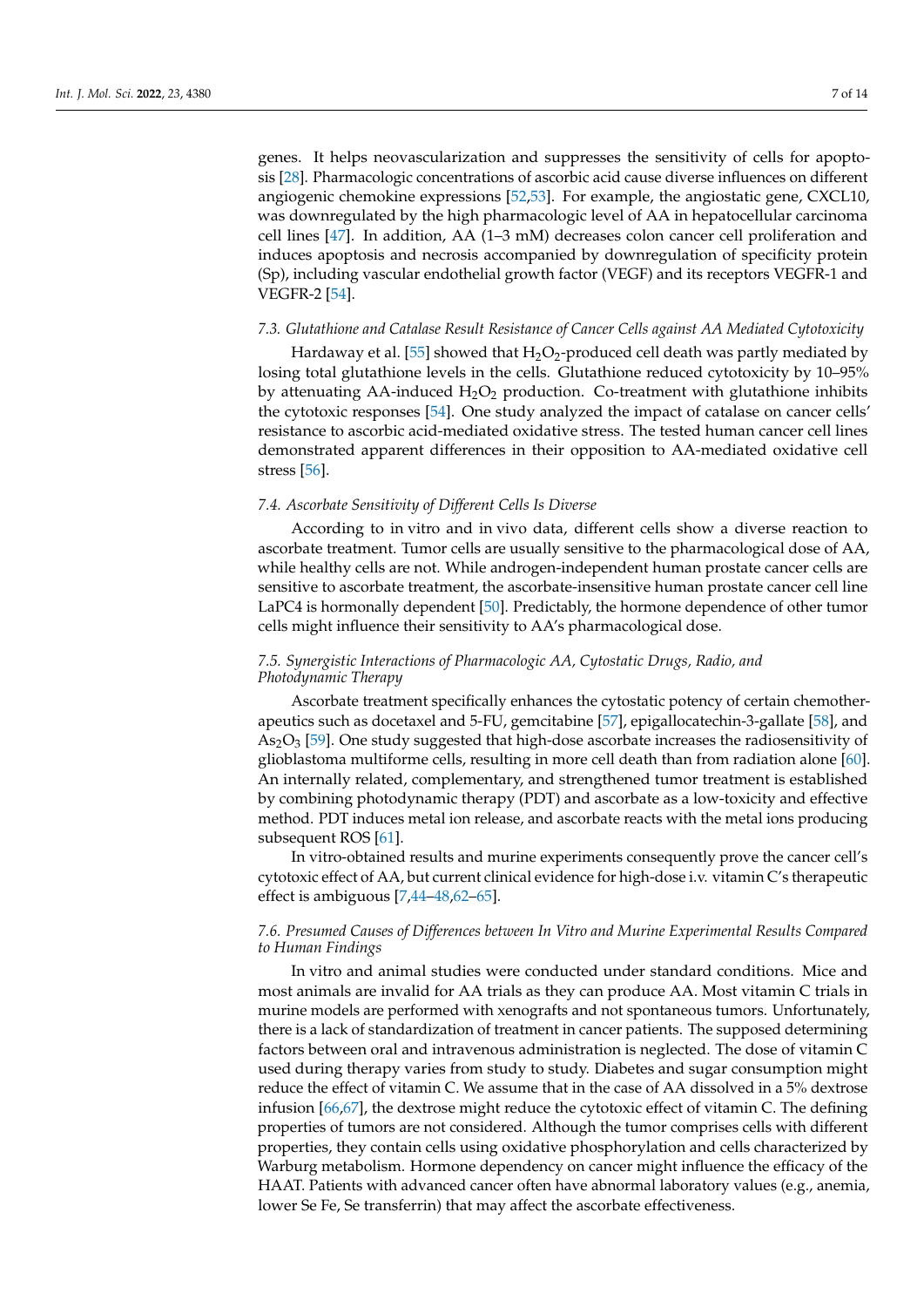## **8. Clinical Results Regarding Cancer's Vitamin C Treatment**

In the literature, there are many publications concerning vitamin C and cancer. A quick PubMed search of "vitamin C and cancer" yielded 55,936 results and "ascorbic acid cancer therapy" 30,032 results (07.2021). Review papers of systematic analysis regarding human interventional and observational studies assessing i.v. AA for cancer patients help in the overview of the extensive literature.

Based on the results of four review articles [\[62](#page-12-2)[–65\]](#page-12-3) and the Cancer Information Summary of the National Cancer Institute's results–Health Professional Version [\[68\]](#page-12-6), we analyzed 20 publications related to HAAT.

We researched the literature on the following fields:

- Effectiveness of HAAT compared to placebo or no treatment in susceptible populations,
- toxicity and side effects of vitamin C,
- Examination of factors suspected of influencing HAAT efficacy such as
	- $\circ$  hormone dependency of the tumor,<br>the liquid's composition (physiologic
	- the liquid's composition (physiological NaCl, 5% dextrose, or Ringer's solution) used in the infusion preparation,
- duration of treatment.

In the first source review, 897 records, 127 full-text articles, and 39 reports were included [\[62\]](#page-12-2). The second source review used 690 initial screen records, 61 full-text articles, and 34 final reports [\[63\]](#page-12-7). The third source included single-arm and randomized phase I/II trials. They used 517 initial screen records and 34 full-text articles, and 23 final reports [\[64\]](#page-12-8). The fourth source used 920 initial screen records and 38 full-text articles, including a19 final reports [\[65\]](#page-12-3). Finally, the fifth source contains 18 reports regarding HAAT [\[68\]](#page-12-6).

In the four review papers, 8, 10, 12, and 19, HAAT publications are available, while the doctor's National Cancer Institute's information mentions 18 publications.

The five sources concluded: there is limited/no high-quality clinical evidence on the effectiveness of HAAT. Overall, vitamin C is safe in nearly all patient populations, alone and in combination with chemotherapies. The i.v. AA may improve patients' quality of life and symptom severity with cancer. Well-designed, controlled studies of HAAT are needed [\[62](#page-12-2)[–65\]](#page-12-3).

It is not easy to assess the review papers' data, as they have been calculated and processed differently. Cameron used i.v. AA only as an initiation to oral vitamin C [\[1](#page-9-0)[,2](#page-9-1)[,69\]](#page-12-9). Our main objective was to analyze the data related to HAAT. We collected those publications where AA was used intravenously in high  $(>2.5 \text{ g/day})$  concentrations.

Our aggregated and supplemented data contain 20 publications regarding HAAT (Table [1\)](#page-7-0).

| Study                      | Participants                                        | Result  |
|----------------------------|-----------------------------------------------------|---------|
| Cameron, 1974 [1]          | Advanced-stage cancer patients                      | $^{++}$ |
| Cameron, 1976 [2]          | Incurable cancer patients                           | $++$    |
| Cameron, 1991 [69]         | Terminal cancer patients                            | $++$    |
| Murata, 1982 [70]          | Terminal cancer patients                            | $++$    |
| Ma, 2014 [71]              | Newly diagnosed stage III ovarian cancer            | $^{++}$ |
|                            | after debulking                                     |         |
| Hoffer, 2015 [72]          | Advanced-stage cancer patients                      | $^{++}$ |
| Gunes-Bayir, 2015 [73]     | Bone metastases from various types of cancer        | $++$    |
| Zhao, 2018 <sup>[74]</sup> | Newly diagnosed elderly with acute myeloid leukemia | $++$    |
| Wang, 2019 [75]            | Metastatic colorectal cancer or gastric cancer      | $^{++}$ |
| Monti, 2012 [76]           | Metastatic stage IV pancreatic cancer               | $^{++}$ |

<span id="page-7-0"></span>**Table 1.** Results of pharmacologic vitamin C therapy.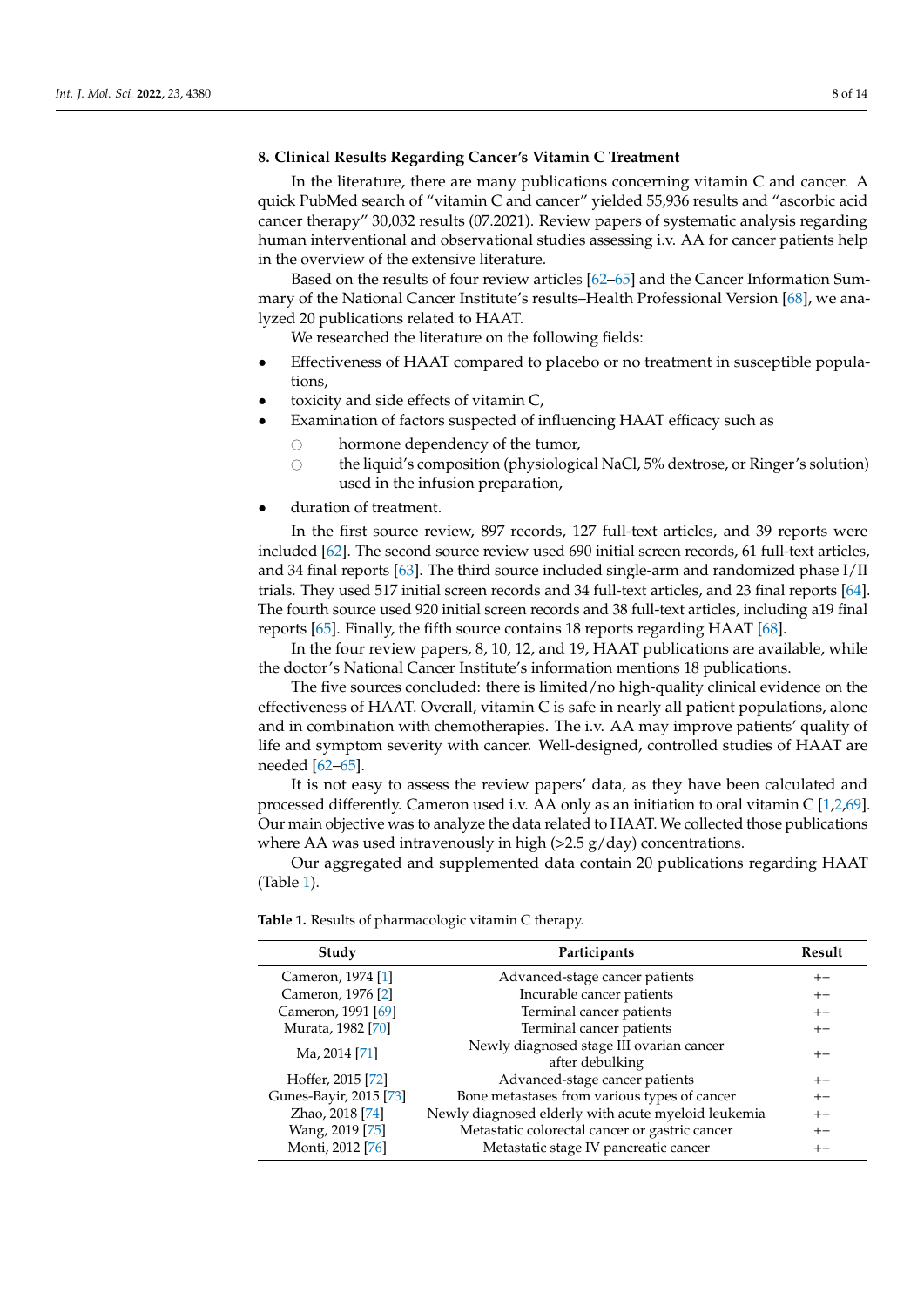| Study                 | Participants                                                          | Result         |
|-----------------------|-----------------------------------------------------------------------|----------------|
| Polireddy, 2017 [77]  | Locally advanced or metastatic prostate cancer                        | $++$           |
| Raymond, 2016 [78]    | Wide variation in the severity and type of cancer                     | $\overline{+}$ |
| Schoenfeld, 2017 [79] | Glioblastoma, non-small cell lung carcinoma                           | ┿              |
| Welsh, 2013 [66]      | Stage IV pancreatic adenocarcinoma.                                   |                |
| Bazzan, 2018 [67]     | All types of cancer in different settings                             |                |
| Mikirova, 2012 [52]   | Various types of cancer, primarily metastatic prostate                | $\theta$       |
| Nielsen, 2017 [80]    | Chemotherapy-naive metastatic castration-resistant<br>prostate cancer | 0              |
| Hoffer, 2008 [81]     | Advanced cancer or hematologic malignancy                             | 0              |
| Riordan, 2005 [82]    | Late-stage terminal cancer, mostly colorectal                         |                |
| Stephenson, 2013 [83] | Advanced solid tumors                                                 |                |

**Table 1.** *Cont.*

++: remarkable clinical regression in more patients; +: the clinical effect is uncertain; 0: no clinical result.

Summarizing the results of four review articles and the Cancer Information Summary of the National Cancer Institute's results, we have concluded that HAAT is safe; no toxicity has been observed.

In eleven publications, remarkable clinical results were detected in more patients, while the clinical results were uncertain in two. Cancer regression was not detected in seven publications. Two of them used dextrose to infusion AA, and three of them treated prostate cancer patients.

These results indicate that HAAT might be an effective cancer treatment procedure under certain circumstances. However, we assume that well-signaled conditions influence the HAAT's effectiveness.

## **9. Supposed Factors Influencing the Haat's Efficacy**

### *9.1. Glucose Dependency*

It is known that pharmacologic AA can induce some cancer cell death in vitro and inhibit several types of tumor growth in animal models through the production of  $H_2O_2$ . It is also known that glucose deprivation as well as i.v. AA might result in benefits for cancer patients. Limited case reports indicate that a ketogenic diet combined with i.v. AA improves the effectiveness of HAAT [\[78\]](#page-12-18). Based on these results, it is predictable that the patient's serum glucose level might influence the effectiveness of i.v. AA therapy. Consumption of carbohydrate-containing food or drink when the serum level of AA is in the toxic range (300 min after finishing the infusion) might prevent the realization of the poisonous effect. Unfortunately, most publications do not contain data relating to the nature of carrier infusion (NaCl, Ringer, Ringer's lactate, or 5% dextrose). We assume that dextrose might terminate the cytotoxic effect of vitamin C if AA is dissolved in a 5% dextrose infusion [\[66](#page-12-4)[,67\]](#page-12-5).

#### *9.2. Hormone Dependency*

All tested androgen-independent cells were sensitive to ascorbate treatment. The ascorbate-insensitive prostate cancer cell line LaPC4 is hormonally dependent. They concluded that high-dose ascorbate could be a novel treatment option for hormone-refractory prostate cancer [\[50\]](#page-11-15).

We do not know whether an originally hormone-dependent cancer cell can further develop and lose the hormone dependency. The AA sensitivity nature of such a cell is also not known. The negative results regarding prostate cancer patients [\[52](#page-11-17)[,80\]](#page-12-20) might be related to this.

Hormone dependency of tumors is usually not detailed in the publications.

## *9.3. Duration of Treatment*

The AA's cytotoxic effect is HIF dependent. It impacts only the anoxic cells, using Warburg metabolism, preventing tumor growth. Accordingly, discontinuation of treatment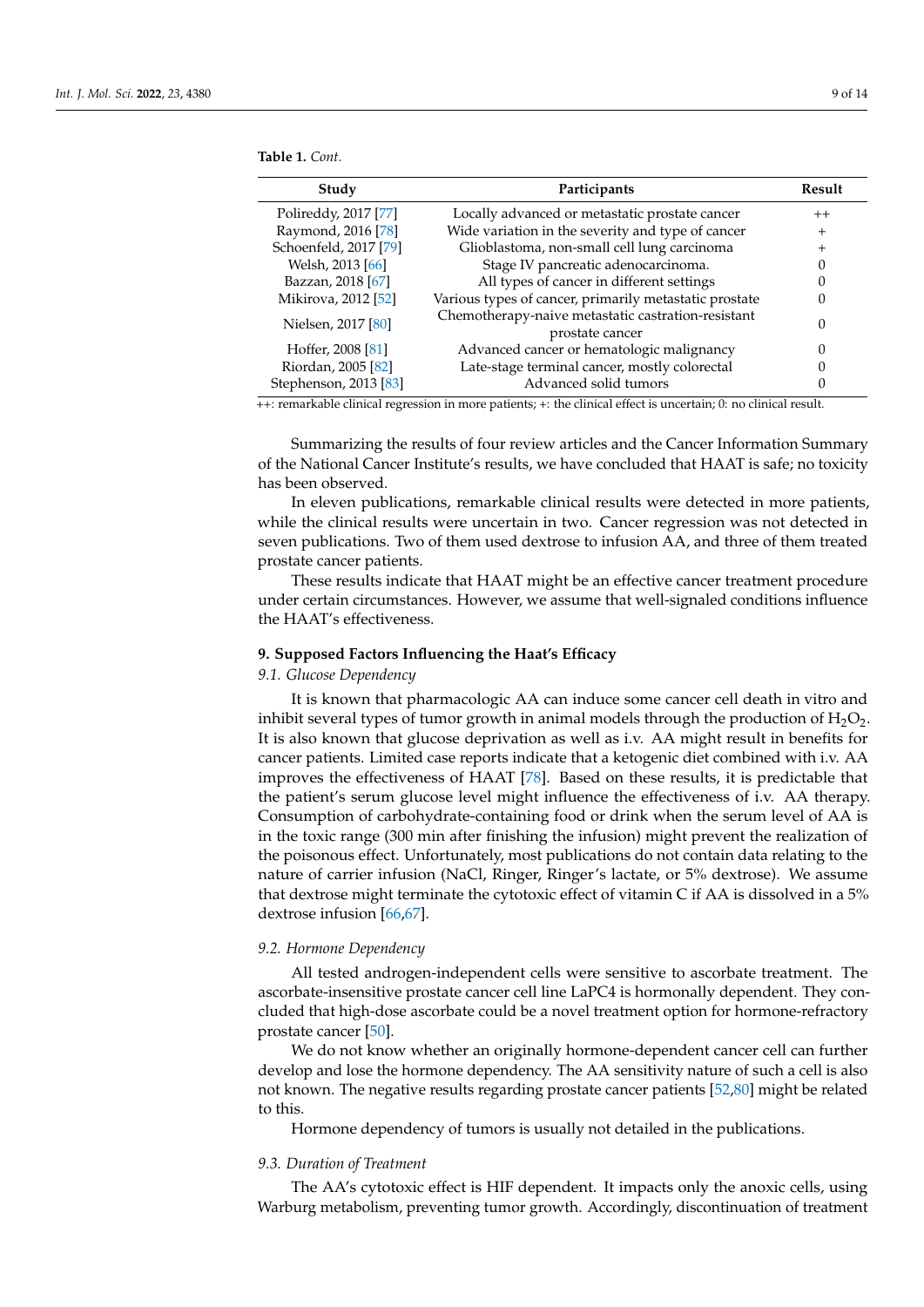leads to repeated tumor expansion, as previously published [\[2\]](#page-9-1). In breast cancer patients receiving VEGF inhibitor treatment, similar progression may be observed if treatment is discontinued.

## **10. Conclusions**

In vitro and murine experiments demonstrate AA's pharmacological doses' efficacy, but the results of clinical trials are contradictory. HAAT is considered safe; no toxicity has been observed. However, only half of the publications report on clinical efficacy.

## *10.1. The Glucose Deprivation and Vitamin C Therapy's Way of Action*

During energy transfer in cells, O<sup>2e−</sup> is continuously produced in the presence of glucose and AA. During energy transformation, ribose will be cut from the glucose molecule, forming adenosine. If glucose is not available, the  $O^{2e-}$  produced by Fe-S clusters destroys the tumor cell. The situation might be formed by a glucose deficit or a high intracellular concentration of AA [\[8\]](#page-10-4).

The cell's ability to protect against free radicals in the presence of  $O_2$  is significantly higher than that in a low-oxygenated environment due to the intensive mitochondrial defense against ROS action. However, the normoxic tumor cells survive. Therefore, i.v. AA therapy and glucose deprivation should be long lasting and used in combination with conventional anticancer treatments.

HAAT might be an effective cancer treatment procedure under certain circumstances. We assume the HAAT's effectiveness. The tumor's nature and hormone dependency, diabetes mellitus, and the liquid's composition (physiological NaCl, 5% dextrose, or Ringer's solution) used in the infusion preparation are determining factors.

#### *10.2. Suggestion of Well Designed, Controlled Studies of HAAT*

We believe that the following factors must be considered when planning HAAT

- (a) Conduct AA trials on persons with hormone-independent cancers or stratify randomization on hormone dependence so that effects can be analyzed separately.
- (b) Use Ringer's solution or physiologic NaCl to prepare the infusion, not dextrose.
- (c) Record sugar consumption and other dietary factors.
- (d) Record the serum glucose level of the patient immediately after finishing the infusion and again at 4 h after finishing the infusion.
- (e) Report all these factors and frequency and total duration of treatment in all reports.

**Supplementary Materials:** The following supporting information can be downloaded at: [https:](https://www.mdpi.com/article/10.3390/ijms23084380/s1) [//www.mdpi.com/article/10.3390/ijms23084380/s1.](https://www.mdpi.com/article/10.3390/ijms23084380/s1) References [\[8,](#page-10-4)[46,](#page-11-11)[84](#page-12-24)[–99\]](#page-13-0) are cited in the Supplementary Materials.

**Funding:** This research received no external funding.

**Institutional Review Board Statement:** Not applicable.

**Informed Consent Statement:** Not applicable.

**Data Availability Statement:** Not applicable.

**Conflicts of Interest:** The author declares no conflict of interest.

## **References**

- <span id="page-9-0"></span>1. Cameron, E.; Campbell, A. The orthomolecular treatment of cancer II. Clinical trial of high-dose ascorbic acid supplements in advanced human cancer. *Chem. Biol. Interact.* **1974**, *9*, 285–315. [\[CrossRef\]](http://doi.org/10.1016/0009-2797(74)90019-2)
- <span id="page-9-1"></span>2. Cameron, E.; Pauling, L. Supplemental ascorbate in the supportive treatment of cancer: Prolongation of survival times in terminal human cancer. *Proc. Natl. Acad. Sci. USA* **1976**, *73*, 3685–3689. [\[CrossRef\]](http://doi.org/10.1073/pnas.73.10.3685) [\[PubMed\]](http://www.ncbi.nlm.nih.gov/pubmed/1068480)
- <span id="page-9-2"></span>3. Cameron, E.; Pauling, L. Supplemental ascorbate in the supportive treatment of cancer: Reevaluation of prolongation of survival times in terminal human cancer. *Proc. Natl. Acad. Sci. USA* **1978**, *75*, 4538–4542. [\[CrossRef\]](http://doi.org/10.1073/pnas.75.9.4538) [\[PubMed\]](http://www.ncbi.nlm.nih.gov/pubmed/279931)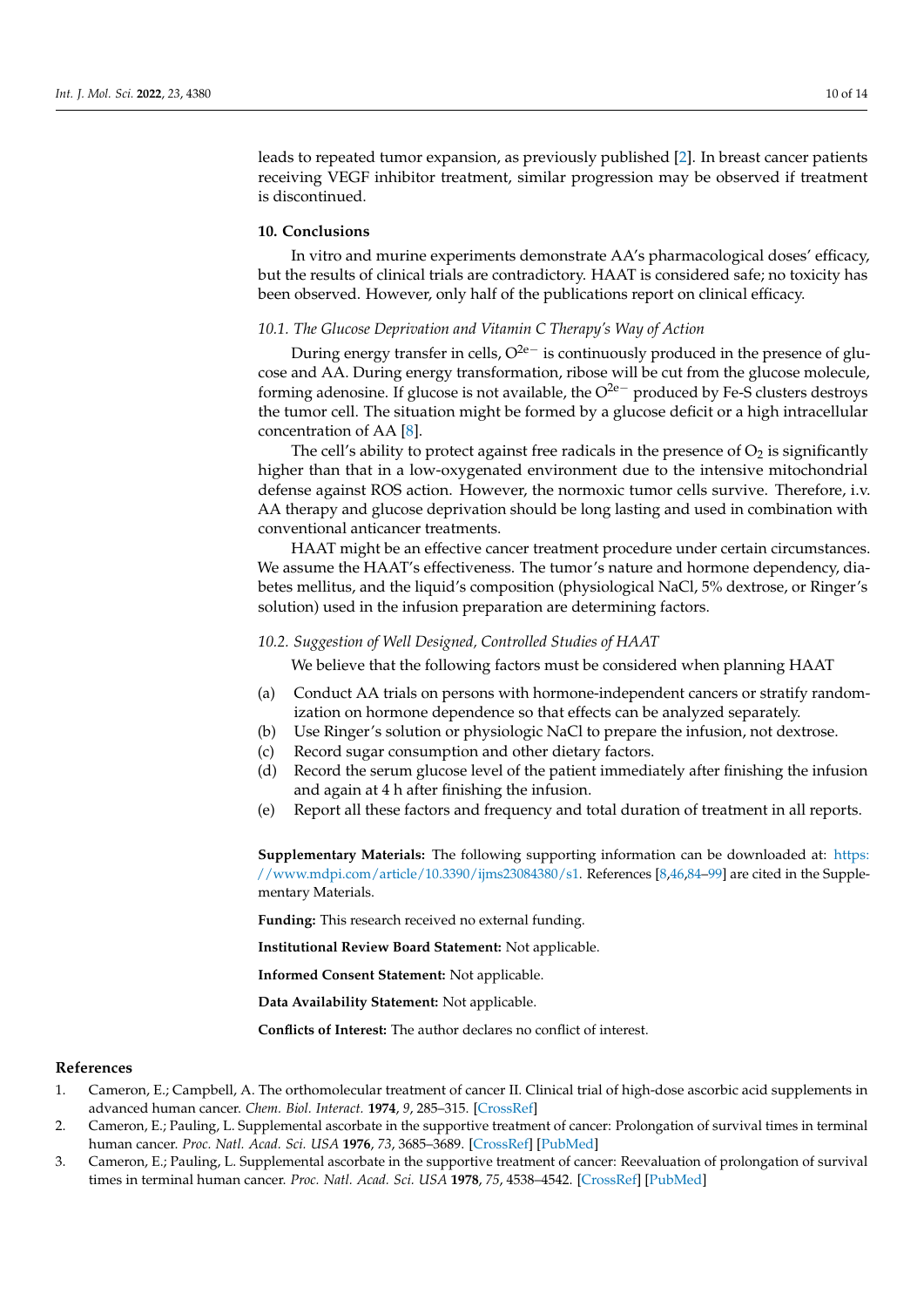- <span id="page-10-0"></span>4. Creagan, E.T.; Moertel, C.G.; O'Fallon, J.R.; Schutt, A.J.; O'Connell, M.J.; Rubin, J.; Frytak, S. Failure of high-dose Vitamin C (ascorbic acid) therapy to benefit patients with advanced cancer. A controlled trial. *N. Engl. J. Med.* **1979**, *301*, 687–690. [\[CrossRef\]](http://doi.org/10.1056/NEJM197909273011303)
- <span id="page-10-1"></span>5. Moertel, C.G.; Fleming, T.R.; Creagan, E.T.; Rubin, J.; O'Connell, M.J.; Ames, M.M. High-dose Vitamin C versus placebo in the treatment of patients with advanced cancer who have had no prior chemotherapy. A randomized, double-blind comparison. *N. Engl. J. Med.* **1985**, *312*, 137–141. [\[CrossRef\]](http://doi.org/10.1056/NEJM198501173120301)
- <span id="page-10-2"></span>6. Verrax, J.; Calderon, P. Pharmacologic concentrations of ascorbate are achieved by parenteral administration and exhibit antitumoral effects. *Free Radic. Biol. Med.* **2009**, *47*, 32–40. [\[CrossRef\]](http://doi.org/10.1016/j.freeradbiomed.2009.02.016)
- <span id="page-10-3"></span>7. Levine, M.; Padayatty, S.; Espey, M. Vitamin C. A concentration-function approach yields pharmacology and therapeutic discoveries. *Adv. Nutr.* **2011**, *2*, 78–88. [\[CrossRef\]](http://doi.org/10.3945/an.110.000109)
- <span id="page-10-4"></span>8. Hunyady, J. The role of Vitamin C in the energy supply of cells Hypothetical structure for energy transformation 2021. *JSRR* **2021**, *7*, 30–44. [\[CrossRef\]](http://doi.org/10.9734/jsrr/2021/v27i730409)
- <span id="page-10-5"></span>9. Cooper, G.M. *The Cell: A Molecular Approach*, 2nd ed.; Sinauer Associates: Sunderland, MA, USA, 2000.
- <span id="page-10-6"></span>10. Lynn, M. *Origin of Eukaryotic Cells: Evidence and Research Implications for a Theory of the Origin and Evolution of Microbial, Plant, and Animal Cells on the Precambrian Earth*; Yale University Press: London, UK, 1970.
- <span id="page-10-7"></span>11. Croce, C. Oncogenes and cancer. *N. Engl. J. Med.* **2008**, *358*, 502–511. [\[CrossRef\]](http://doi.org/10.1056/NEJMra072367)
- <span id="page-10-8"></span>12. Pettini, F.; Visibelli, A.; Cicaloni, V.; Iovinelli, D.; Spig, O. Multi-omics model applied to cancer genetics. *Int. J. Mol. Sci.* **2021**, *22*, 5751. [\[CrossRef\]](http://doi.org/10.3390/ijms22115751)
- <span id="page-10-9"></span>13. Tellez-Gabriel, M.; Ory, B.; Lamoureux, F.; Heymann, M.-F.; Heymann, D. Tumour heterogeneity: The key advantages of single-cell analysis. *Int. J. Mol. Sci.* **2016**, *17*, 2142. [\[CrossRef\]](http://doi.org/10.3390/ijms17122142) [\[PubMed\]](http://www.ncbi.nlm.nih.gov/pubmed/27999407)
- <span id="page-10-10"></span>14. Afify, S.M.; Seno, M. Conversion of stem cells to cancer stem cells: Undercurrent of cancer initiation. *Cancers* **2019**, *11*, 345. [\[CrossRef\]](http://doi.org/10.3390/cancers11030345) [\[PubMed\]](http://www.ncbi.nlm.nih.gov/pubmed/30862050)
- <span id="page-10-11"></span>15. Padhani, A.R.; Krohn, K.A.; Lewis, J.S.; Alber, M. Imaging oxygenation of human tumours. *Eur. Radiol.* **2007**, *17*, 861–872. [\[CrossRef\]](http://doi.org/10.1007/s00330-006-0431-y) [\[PubMed\]](http://www.ncbi.nlm.nih.gov/pubmed/17043737)
- <span id="page-10-12"></span>16. Schwartz, L.; Seyfried, T.; Alfarouk, K.; Da-Veiga-Moreira, J.; Fais, S. Out of warburg effect: An effective cancer treatment targeting the tumor specific metabolism and dysregulated pH. *Semin. Cancer Biol.* **2017**, *43*, 134–138. [\[CrossRef\]](http://doi.org/10.1016/j.semcancer.2017.01.005) [\[PubMed\]](http://www.ncbi.nlm.nih.gov/pubmed/28122260)
- <span id="page-10-13"></span>17. Hong, S.; Lee, S.; Moon, J.; Hwang, J.; Kim, D.; Ko, E.; Kim, H.; Cho, I.; Kang, J.; Kim, D.; et al. SVCT-2 in breast cancer acts as an indicator for L-ascorbate treatment. *Oncogene* **2013**, *32*, 1508–1517. [\[CrossRef\]](http://doi.org/10.1038/onc.2012.176) [\[PubMed\]](http://www.ncbi.nlm.nih.gov/pubmed/22665050)
- <span id="page-10-14"></span>18. Alfarouk, K.; Shayoub, M.; Muddathir, A.; Elhassan, G.; Bashir, A. Evolution of tumor metabolism might reflect carcinogenesis as a reverse evolution process (dismantling of multicellularity). *Cancers* **2011**, *3*, 3002–3017. [\[CrossRef\]](http://doi.org/10.3390/cancers3033002) [\[PubMed\]](http://www.ncbi.nlm.nih.gov/pubmed/24310356)
- <span id="page-10-15"></span>19. Vander-Heiden, M.; Cantley, L.; Thompson, C. Understanding the warburg effect: The metabolic requirements of cell proliferation. *Science* **2009**, *324*, 1029–1033. [\[CrossRef\]](http://doi.org/10.1126/science.1160809)
- <span id="page-10-16"></span>20. DeBerardinis, R.J.; Chandel, N.S. Fundamentals of cancer metabolism. *Sci. Adv.* **2016**, *2*, e1600200. [\[CrossRef\]](http://doi.org/10.1126/sciadv.1600200)
- <span id="page-10-17"></span>21. Muñoz-Montesino, C.; Peña, E.; Roa, F.J.; Sotomayor, K.; Escobar, E.; Rivas, C.I. Transport of Vitamin C in cancer. *Antioxid. Redox Signal.* **2021**, *35*, 61–74. [\[CrossRef\]](http://doi.org/10.1089/ars.2020.8166)
- <span id="page-10-18"></span>22. Peña, E.; Roa, F.J.; Inostroza, E.; Sotomayor, K.; González, M.; Gutierrez-Castro, F.A.; Maurin, M.; Sweet, K.; Labrousse, C.; Gatica, M.; et al. Increased expression of mitochondrial sodium-coupled ascorbic acid transporter-2 (mitSVCT2) as a central feature in breast cancer. *Free Radic. Biol. Med.* **2019**, *135*, 283–292. [\[CrossRef\]](http://doi.org/10.1016/j.freeradbiomed.2019.03.015)
- <span id="page-10-19"></span>23. Agus, D.B.; Gambhir, S.S.; Pardridge, W.M.; Spielholz, C.; Baselga, J.; Vera, J.C.; Golde, D.W. Vitamin C Crosses the Blood-Brain Barrier in the Oxidized Form through the Glucose Transporters. *J. Clin. Investig.* **1997**, *100*, 2842–2848. [\[CrossRef\]](http://doi.org/10.1172/JCI119832) [\[PubMed\]](http://www.ncbi.nlm.nih.gov/pubmed/9389750)
- <span id="page-10-20"></span>24. Linster, C.L.; Schaftingen, E.V. Vitamin C. *FEBS J.* **2007**, *274*, 1–22. [\[CrossRef\]](http://doi.org/10.1111/j.1742-4658.2006.05607.x) [\[PubMed\]](http://www.ncbi.nlm.nih.gov/pubmed/17222174)
- <span id="page-10-21"></span>25. Cho, S.; Chae, J.S.; Shin, H.; Shin, Y.; Song, H.; Kim, Y.; Yoo, B.C.; Roh, K.; Cho, S.; Kil, E.-J.; et al. Hormetic dose response to L-ascorbic acid as an anti-cancer drug in colorectal cancer cell lines according to SVCT-2 expression. *Sci. Rep.* **2018**, *8*, 11372. [\[CrossRef\]](http://doi.org/10.1038/s41598-018-29386-7) [\[PubMed\]](http://www.ncbi.nlm.nih.gov/pubmed/30054560)
- <span id="page-10-22"></span>26. Huang, L.; Gu, J.; Schau, M.; Bunn, H. Regulation of hypoxia-C 1alpha is mediated by an O2-dependent degradation domain via the ubiquitin-proteasome pathway. *Proc. Natl. Acad. Sci. USA* **1998**, *95*, 7987–7992. [\[CrossRef\]](http://doi.org/10.1073/pnas.95.14.7987)
- 27. Knowles, H.; Raval, R.R.; Harris, A.L.; Ratcliffe, P.J. Effect of Ascorbate on the activity of hypoxia-inducible factors in cancer cells. *Cancer Res.* **2003**, *63*, 1764–1768.
- <span id="page-10-26"></span>28. Grano, A.; De-Tullio, M. Ascorbic acid as a sensor of oxidative stress and a regulator of gene expression: The yin and yang of Vitamin C. *Med. Hypotheses* **2007**, *69*, 953–954. [\[CrossRef\]](http://doi.org/10.1016/j.mehy.2007.02.008)
- <span id="page-10-23"></span>29. Rezvani, R.H.; Ali, N.; Nissen, L.J.; Harfouche, G.; Verneuil, H.D. HIF-1α in epidermis: Oxygen sensing, cutaneous angiogenesis, cancer, and non-cancer disorders. *J. Investig. Dermatol.* **2011**, *131*, 1793–1805. [\[CrossRef\]](http://doi.org/10.1038/jid.2011.141)
- <span id="page-10-24"></span>30. Galoforo, S.; Berns, C.; Erdos, G.; Corry, P.; Lee, Y. Hypoglycemia induced AP-1 transcription factor and basic fibroblast growth factor gene expression in multidrug resistant human breast carcinoma MCF-7/ADR cells. *Mol. Cell. Biochem.* **1996**, *155*, 163–171. [\[CrossRef\]](http://doi.org/10.1007/BF00229313)
- 31. Riester, M.; Xu, Q.; Moreira, A.; Zheng, J.; Michor, F.; Downey, R.J. The warburg effect: Persistence of stem-cellmetabolism in cancers as a failure of differentiation Annalsof. *Oncology* **2018**, *29*, 264–270. [\[CrossRef\]](http://doi.org/10.1093/annonc/)
- <span id="page-10-25"></span>32. Spitz, D.; Sim, J.; Ridnour, L.; Galoforo, S.; Lee, Y. Glucose deprivation-induced oxidative stress in human tumor cells: A fundamental defect in metabolism? *Ann. N. Y. Acad. Sci.* **2000**, *899*, 349–362. [\[CrossRef\]](http://doi.org/10.1111/j.1749-6632.2000.tb06199.x)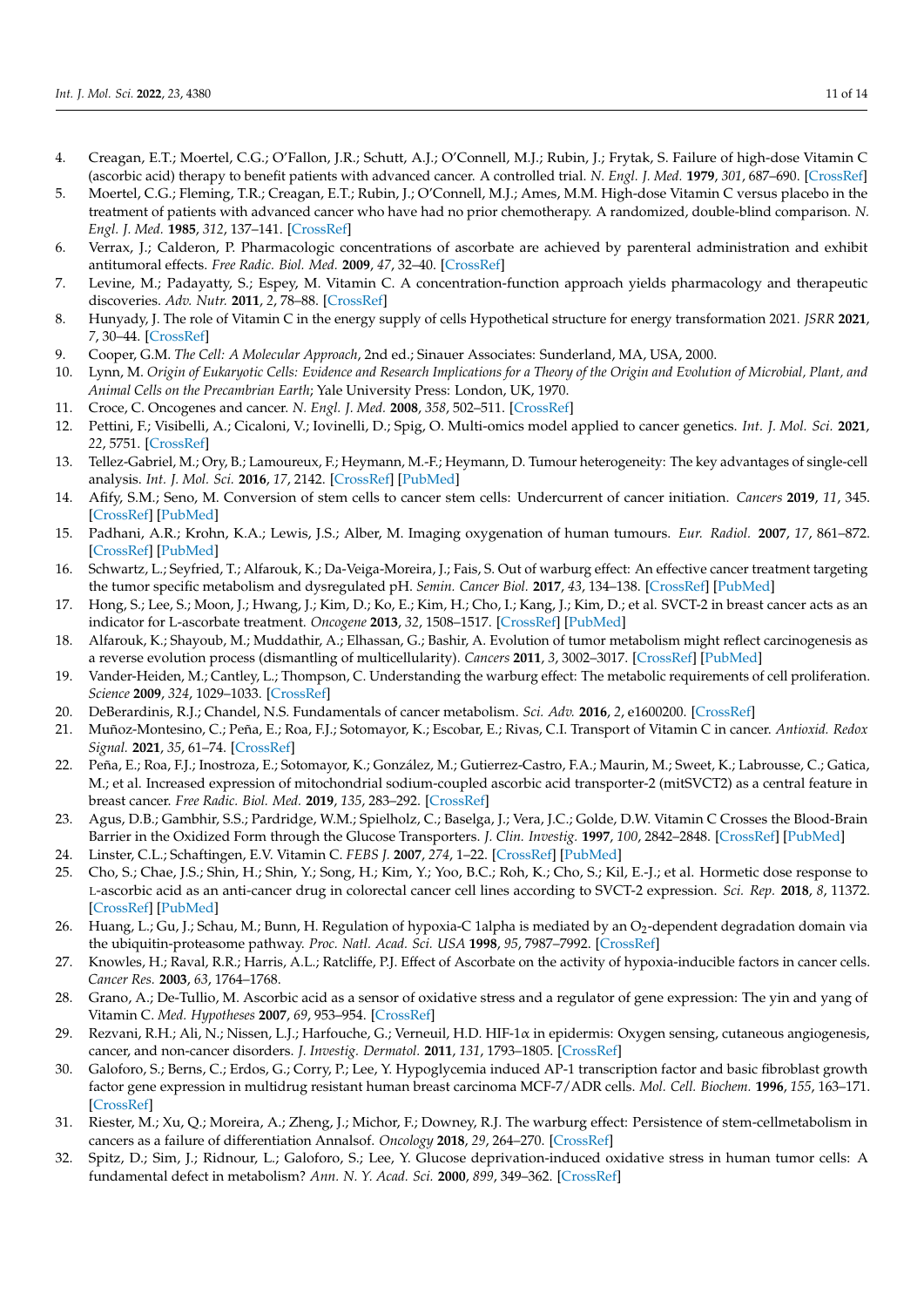- <span id="page-11-0"></span>33. de Groot, S.; Pijl, H.; van der Hoeven, J.J.M.; Kroep, J.R. Effects of short-term fasting on cancer treatment. *J. Exp. Clin. Cancer Res.* **2019**, *38*, 209. [\[CrossRef\]](http://doi.org/10.1186/s13046-019-1189-9) [\[PubMed\]](http://www.ncbi.nlm.nih.gov/pubmed/31113478)
- <span id="page-11-1"></span>34. Abdelwahab, M.; Fenton, K.; Preul, M.; Rho, J.; Lynch, A.; Stafford, P.; Scheck, A. The ketogenic diet is an effective adjuvant to radiation therapy for the treatment of malignant glioma. *PLoS ONE* **2012**, *7*, e36197. [\[CrossRef\]](http://doi.org/10.1371/journal.pone.0036197) [\[PubMed\]](http://www.ncbi.nlm.nih.gov/pubmed/22563484)
- <span id="page-11-2"></span>35. Caccialanza, R.; Cereda, E.; De-Lorenzo, F.; Farina, G.; Pedrazzoli, P. To fast, or not to fast before chemotherapy, that is the question. *BMC Cancer* **2018**, *18*, 337. [\[CrossRef\]](http://doi.org/10.1186/s12885-018-4245-5) [\[PubMed\]](http://www.ncbi.nlm.nih.gov/pubmed/29587670)
- <span id="page-11-3"></span>36. Zhao, F.; Keating, A. Functional properties and genomics of glucose transporters. *Curr. Genom.* **2007**, *22*, 113–128. [\[CrossRef\]](http://doi.org/10.2174/138920207780368187) [\[PubMed\]](http://www.ncbi.nlm.nih.gov/pubmed/18660845)
- <span id="page-11-4"></span>37. Macheda, M.; Rogers, S.; Best, J. Molecular and cellular regulation of glucose transporter (GLUT) proteins in cancer. *J. Cell. Physiol.* **2005**, *202*, 654–662. [\[CrossRef\]](http://doi.org/10.1002/jcp.20166) [\[PubMed\]](http://www.ncbi.nlm.nih.gov/pubmed/15389572)
- <span id="page-11-5"></span>38. Younes, M.; Brown, R.; Stephenson, M.; Gondo, M.; Cagle, P. Overexpression of Glut1 and Glut3 in stage I non-small cell lung carcinoma is associated with poor survival. *Cancer Cell* **1997**, *80*, 1046–1051.
- <span id="page-11-6"></span>39. Rastogi, S.; Banerjee, S.; Chellappan, S.; Simon, G. Glut-1 antibodies induce growth arrest and apoptosis in human cancer cell lines. *Cancer Lett.* **2007**, *257*, 244–251. [\[CrossRef\]](http://doi.org/10.1016/j.canlet.2007.07.021)
- <span id="page-11-7"></span>40. Chan, K.; Chan, J.; Chung, K.; Fung, K. Inhibition of cell proliferation in human breast tumor cells by antisense oligonucleotides against facilitative glucose transporter 5. *J. Cell. Biochem.* **2004**, *93*, 1134–1142. [\[CrossRef\]](http://doi.org/10.1002/jcb.20270)
- 41. Chen, C.; Li, X.; Zhang, L.; Min, J.; Chan, J.; Fung, K.; Wang, S.; Zhang, L. Synthesis of antisense oligonucleotide-peptide conjugate targeting to GLUT-1 in HepG-2 and MCF-7 Cells. *Bioconjug. Chem.* **2002**, *13*, 525–529. [\[CrossRef\]](http://doi.org/10.1021/bc015540f)
- <span id="page-11-8"></span>42. Chan, J.; Kong, S.; Choy, Y.; Lee, C.; Fung, K. Inhibition of glucose transporter gene expression by antisense nucleic acids in HL-60 leukemia cells. *Life Sci.* **1999**, *65*, 63–70. [\[CrossRef\]](http://doi.org/10.1016/S0024-3205(99)00219-2)
- <span id="page-11-9"></span>43. Granchi, C.; Fortunato, S.; Minutolo, F. Anticancer agents interacting with membrane glucose transporters. *MedChemComm* **2016**, *7*, 1716–1729. [\[CrossRef\]](http://doi.org/10.1039/C6MD00287K) [\[PubMed\]](http://www.ncbi.nlm.nih.gov/pubmed/28042452)
- <span id="page-11-10"></span>44. Chen, Q.; Espey, M.; Krishna, M.; Mitchell, J.; Corpe, C.; Buettner, G.; Shacter, E.; Levine, M. Pharmacologic ascorbic acid concentrations selectively kill cancer cells: Action as a pro-drug to deliver hydrogen peroxide to tissues. *Proc. Natl. Acad. Sci. USA* **2005**, *102*, 13604–13609. [\[CrossRef\]](http://doi.org/10.1073/pnas.0506390102) [\[PubMed\]](http://www.ncbi.nlm.nih.gov/pubmed/16157892)
- 45. Du, J.; Martin, S.; Levine, M.; Wagner, B.; Buettner, G.; Wang, S.; Taghiyev, A.; Du, C.; Knudson, C.; Cullen, J. Mechanisms of ascorbate-induced cytotoxicity in pancreatic cancer. *Clin. Cancer Res.* **2010**, *16*, 509–520. [\[CrossRef\]](http://doi.org/10.1158/1078-0432.CCR-09-1713)
- <span id="page-11-11"></span>46. Du, J.; Cullen, J.; Buettner, G. Ascorbic acid: Chemistry, biology, and the treatment of cancer. *Biochim. Biophys. Acta* **2012**, *1826*, 443–457. [\[CrossRef\]](http://doi.org/10.1016/j.bbcan.2012.06.003)
- <span id="page-11-12"></span>47. Takemura, Y.; Satoh, M.; Satoh, K.; Hamada, H.; Sekido, Y.; Kubota, S. High dose of ascorbic acid induces cell death in mesothelioma cells. *Biochem. Biophys. Res. Commun.* **2010**, *394*, 249–253. [\[CrossRef\]](http://doi.org/10.1016/j.bbrc.2010.02.012) [\[PubMed\]](http://www.ncbi.nlm.nih.gov/pubmed/20171954)
- <span id="page-11-13"></span>48. Chen, Q.; Espey, M.; Sun, A.; Pooput, C.; Kirk, K.; Krishna, M.; Khosh, D.; Drisko, J.; Levine, M. Pharmacologic doses of ascorbate act as a pro-oxidant and decrease growth of aggressive tumor xenografts in mice. *Proc. Natl. Acad. Sci. USA* **2008**, *105*, 11105–11109. [\[CrossRef\]](http://doi.org/10.1073/pnas.0804226105)
- <span id="page-11-14"></span>49. Lv, H.; Wang, C.; Fang, T.; Li, T.; Lv, G.; Han, Q.; Yang, W.; Wang, H. Vitamin C preferentially kills cancer stem cells in hepatocellular carcinoma via SVCT-2. *NPJ Precis. Oncol.* **2018**, *2*, 1. [\[CrossRef\]](http://doi.org/10.1038/s41698-017-0044-8)
- <span id="page-11-15"></span>50. Chen, P.; Yu, J.; Chalmers, B.; Drisko, J.; Yang, J.; Li, B.; Chen, Q. Pharmacological ascorbate induces cytotoxicity in prostate cancer cells through ATP depletion and induction of autophagy. *Anticancer Drugs* **2012**, *23*, 437–444. [\[CrossRef\]](http://doi.org/10.1097/CAD.0b013e32834fd01f)
- <span id="page-11-16"></span>51. Gao, P.; Zhang, H.; Dinavahi, R.; Li, F.; Xiang, Y.; Raman, V.; Bhujwalla, Z.; Felsher, D.; Cheng, L.; Pevsner, J.; et al. HIF-dependent antitumorigenic effect of antioxidants in vivo. *Cancer Cell* **2007**, *12*, 230–238. [\[CrossRef\]](http://doi.org/10.1016/j.ccr.2007.08.004)
- <span id="page-11-17"></span>52. Mikirova, N.; Casciari, J.; Rogers, A.; Taylor, P. Effect of high-dose intravenous vitamin C on inflammation in cancer patients. *J. Transl. Med.* **2012**, *10*, 189. [\[CrossRef\]](http://doi.org/10.1186/1479-5876-10-189)
- <span id="page-11-18"></span>53. Kim, H.N.; Kim, H.; Kong, J.M.; Bae, S.; Kim, Y.S.; Lee, N.; Joo, B.; Lee, S.K.; Kim, H.-R.; Hwang, Y.; et al. Vitamin C down-regulates VEGF production in B16F10 murine melanoma cells via p42/44 MAPK activation suppression. *J. Cell. Biochem.* **2011**, *112*, 894–901. [\[CrossRef\]](http://doi.org/10.1002/jcb.22997) [\[PubMed\]](http://www.ncbi.nlm.nih.gov/pubmed/21328462)
- <span id="page-11-19"></span>54. Pathi, S.; Lei, P.; Sreevalsan, S.; Chadalapaka, G.; Jutooru, I.; Safe, S. Pharmacologic doses of ascorbic acid repress specificity protein (Sp) transcription factors and Sp-regulated genes in colon cancer cells. *Nutr. Cancer* **2011**, *63*, 1133–1142. [\[CrossRef\]](http://doi.org/10.1080/01635581.2011.605984) [\[PubMed\]](http://www.ncbi.nlm.nih.gov/pubmed/21919647)
- <span id="page-11-20"></span>55. Hardaway, C.; Badisa, R.; Soliman, K. Effect of ascorbic acid and hydrogen peroxide on mouse neuroblastoma cells. *Mol. Med. Rep.* **2012**, *5*, 1449–1452. [\[PubMed\]](http://www.ncbi.nlm.nih.gov/pubmed/22469841)
- <span id="page-11-21"></span>56. Klingelhoeffer, C.; Kämmerer, U.; Koospal, M.; Mühling, B.; Schneider, M.; Kapp, M.; Kübler, A.; Germer, C.; Otto, C. Natural resistance to ascorbic acid induced oxidative stress is mainly mediated by catalase activity in human cancer cells, and catalasesilencing sensitizes to oxidative stress. *BMC Complement. Altern. Med.* **2012**, *12*, 61. [\[CrossRef\]](http://doi.org/10.1186/1472-6882-12-61) [\[PubMed\]](http://www.ncbi.nlm.nih.gov/pubmed/22551313)
- <span id="page-11-22"></span>57. Espey, M.; Chen, P.; Chalmers, B.; Drisko, J.; Sun, A.Y.; Levine, M.; Chen, Q. Pharmacologic Ascorbate synergizes with gemcitabine in preclinical models of pancreatic cancer. *Free Radic. Biol. Med.* **2011**, *50*, 1610–1619. [\[CrossRef\]](http://doi.org/10.1016/j.freeradbiomed.2011.03.007)
- <span id="page-11-23"></span>58. Martinotti, S.; Ranzato, E.; Burlando, B. In vitro screening of synergistic ascorbate-drug combinations for the treatment of malignant mesothelioma. *Toxicol. Vitr.* **2011**, *25*, 1568–1574. [\[CrossRef\]](http://doi.org/10.1016/j.tiv.2011.05.023)
- <span id="page-11-24"></span>59.  $\,$  Ong, P.; Chan, S.; Ho, P. Differential augmentative effects of buthionine sulfoximine and ascorbic acid in As $_2$ O $_3$ -induced ovarian cancer cell death: Oxidative stress-independent and -dependent cytotoxic potentiation. *J. Oncol.* **2011**, *38*, 1731–1739.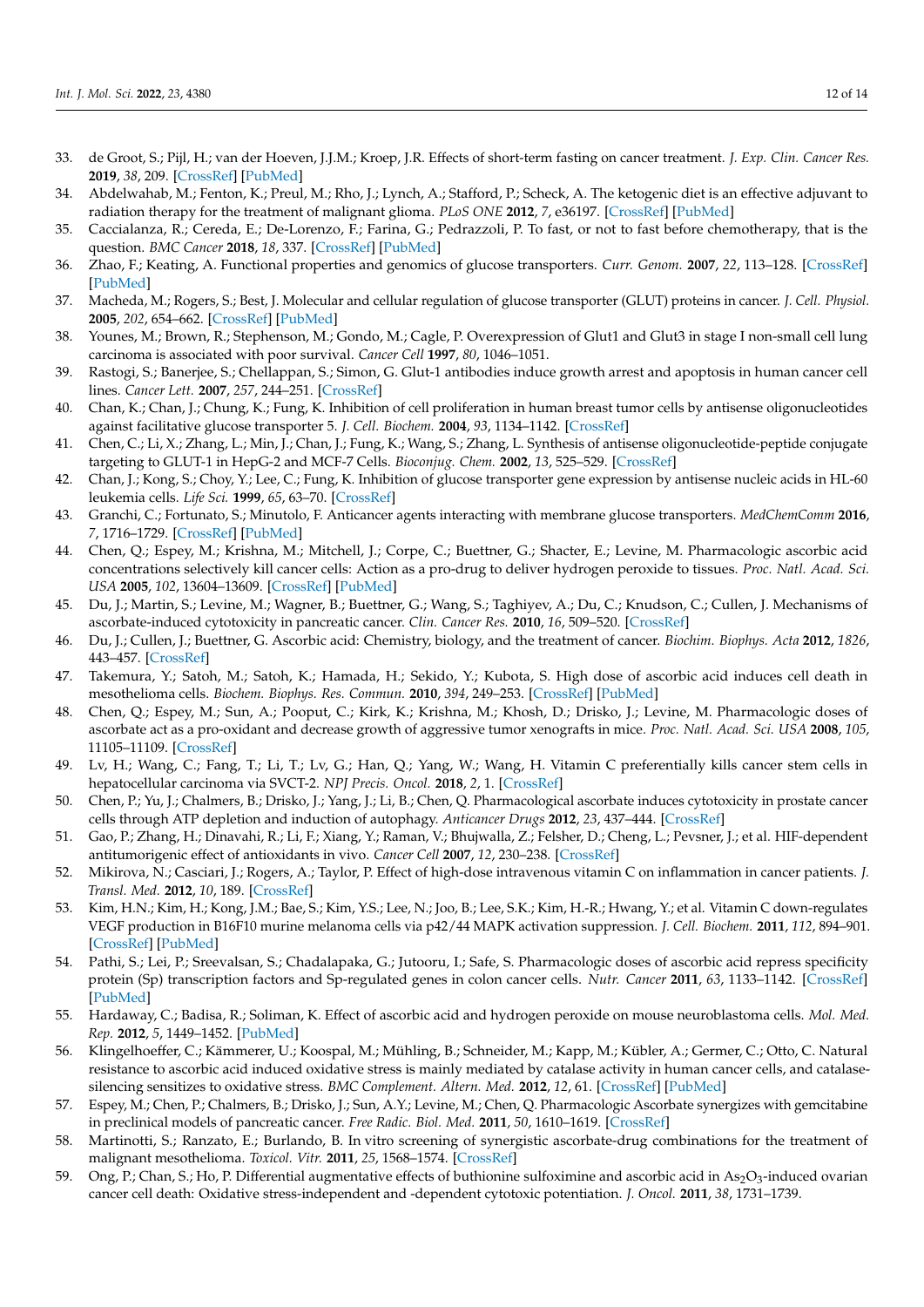- <span id="page-12-0"></span>60. Herst, P.; Broadley, K.; Harper, J.; McConnell, M. Pharmacological concentrations of ascorbate radio-sensitize glioblastoma multiforme primary cells by increasing oxidative DNA damage and inhibiting G2/M arrest. *Free Radic. Biol. Med.* **2012**, *52*, 1486–1493. [\[CrossRef\]](http://doi.org/10.1016/j.freeradbiomed.2012.01.021)
- <span id="page-12-1"></span>61. Wei, Y.; Song, J.; Chen, Q.; Xing, D. Enhancement of photodynamic antitumor effect with pro-oxidant ascorbate. *Lasers Surg. Med.* **2012**, *44*, 69–75. [\[CrossRef\]](http://doi.org/10.1002/lsm.21157)
- <span id="page-12-2"></span>62. Fritz, H.; Flower, G.; Weeks, L.; Cooley, K.; Callachan, M.; McGowan, J.; Skidmore, B.; Kirchner, L.; Seely, D. Intravenous Vitamin C and Cancer: A systematic review. *Integr. Cancer Ther.* **2014**, *13*, 280–300. [\[CrossRef\]](http://doi.org/10.1177/1534735414534463)
- <span id="page-12-7"></span>63. Jacobs, C.; Hutton, B.; Ng, T.; Shorr, R.; Clemons, M. Is there a role for oral or intravenous ascorbate (Vitamin C) in treating patients with cancer? A systematic review. *Oncologist* **2015**, *20*, 210–223. [\[CrossRef\]](http://doi.org/10.1634/theoncologist.2014-0381) [\[PubMed\]](http://www.ncbi.nlm.nih.gov/pubmed/25601965)
- <span id="page-12-8"></span>64. Nauman, G.; Gray, J.C.; Parkinson, R.; Levine, M.; Paller, C. Systematic review of intravenous ascorbate in cancer clinical trials. *Antioxidants* **2018**, *7*, 89. [\[CrossRef\]](http://doi.org/10.3390/antiox7070089) [\[PubMed\]](http://www.ncbi.nlm.nih.gov/pubmed/30002308)
- <span id="page-12-3"></span>65. Van Gorkom, G.N.Y.; Lookermans, E.L.; Van Essen, C.H.; Bos, G.M.J. The effect of Vitamin C (ascorbic acid) in the treatment of patients with cancer: A systematic review. *Plasma Nutr.* **2019**, *11*, 977. [\[CrossRef\]](http://doi.org/10.3390/nu11050977) [\[PubMed\]](http://www.ncbi.nlm.nih.gov/pubmed/31035414)
- <span id="page-12-4"></span>66. Welsh, J.L.; Wagner, B.A.; van't Erve, T.J.; Zehr, P.S.; Berg, D.J.; Halfdanarson, T.R.; Yee, N.S.; Bodeker, K.L.; Du, J.; Roberts, J.L., II; et al. Pharmacological ascorbate with gemcitabine for the control of metastatic and node-positive pancreatic cancer (PACMAN): Results from a phase I clinical trial. *Cancer Chemother. Pharmacol.* **2013**, *71*, 765–775. [\[CrossRef\]](http://doi.org/10.1007/s00280-013-2070-8)
- <span id="page-12-5"></span>67. Bazzan, A.J.; Zabrecky, G.; Wintering, N.; Newberg, A.B.; Monti, D.A. Retrospective evaluation of clinical experience with intravenous ascorbic acid in patients with cancer. *Integr. Cancer Ther.* **2018**, *17*, 912–920. [\[CrossRef\]](http://doi.org/10.1177/1534735418775809)
- <span id="page-12-6"></span>68. High-Dose Vitamin C (PDQ®)–Health Professional Version—National Cancer Institute. Available online: [https://www.cancer.](https://www.cancer.gov/about-cancer/treatment/cam/hp/vitamin-c-pdq) [gov/about-cancer/treatment/cam/hp/vitamin-c-pdq](https://www.cancer.gov/about-cancer/treatment/cam/hp/vitamin-c-pdq) (accessed on 12 February 2021).
- <span id="page-12-9"></span>69. Cameron, E.; Campbel, A. Innovation vs. quality control: An 'unpublishable' clinical trial of supplemental ascorbate in incurable cancer. *Med. Hypotheses* **1991**, *36*, 185–189. [\[CrossRef\]](http://doi.org/10.1016/0306-9877(91)90127-K)
- <span id="page-12-10"></span>70. Murata, A.; Morishige, F.; Yamaguchi, H. Prolongation of survival times of terminal cancer patients by administration of large doses of ascorbate. *Int. J. Vitam. Nutr. Res.* **1982**, *23*, 103–113.
- <span id="page-12-11"></span>71. Ma, Y.; Chapman, J.; Levine, M.; Polireddy, K.; Drisko, J.; Chen, Q. High-dose parenteral Ascorbate enhanced chemosensitivity of ovarian cancer and reduced toxicity of chemotherapy. *Sci. Transl. Med.* **2014**, *6*, 222ra218. [\[CrossRef\]](http://doi.org/10.1126/scitranslmed.3007154)
- <span id="page-12-12"></span>72. Hoffer, L.J.; Robitaille, L.; Zakarian, R.; Melnychuk, D.; Kavan, P.; Agulnik, J. High-dose intravenous Vitamin C combined with cytotoxic chemotherapy in patients with advanced cancer: A phase I-II clinical trial. *PLoS ONE* **2015**, *10*, e0120228. [\[CrossRef\]](http://doi.org/10.1371/journal.pone.0120228)
- <span id="page-12-13"></span>73. Gunes-Bayir, A.; Kiziltan, H.S. Palliative Vitamin C application in patients with radiotherapy-resistant bone metastases: A retrospective study. *Nutr. Cancer* **2015**, *67*, 921–925. [\[CrossRef\]](http://doi.org/10.1080/01635581.2015.1055366)
- <span id="page-12-14"></span>74. Zhao, H.; Zhu, H.; Huang, J.; Zhu, Y.; Hong, M.; Zhu, H.; Zang, J.; Li, S.; Yang, L.; Lian, Y.; et al. The synergy of Vitamin C with decitabine activates TET2 in leukemic cells and significantly improves overall survival in elderly patients with acute myeloid leukemia. *Leuk. Res.* **2018**, *66*, 1–7. [\[CrossRef\]](http://doi.org/10.1016/j.leukres.2017.12.009) [\[PubMed\]](http://www.ncbi.nlm.nih.gov/pubmed/29331774)
- <span id="page-12-15"></span>75. Wang, F.; He, M.M.; Wang, Z.X.; Li, S.; Jin, Y.; Ren, C.; Shi, S.M.; Bi, B.T.; Chen, S.Z.; Lv, Z.D.; et al. Phase I study of high-dose ascorbic acid with mFOLFOX6 or FOLFIRI in patients with metastatic colorectal cancer or gastric cancer. *BMC Cancer* **2019**, *19*, 460. [\[CrossRef\]](http://doi.org/10.1186/s12885-019-5696-z) [\[PubMed\]](http://www.ncbi.nlm.nih.gov/pubmed/31096937)
- <span id="page-12-16"></span>76. Monti, D.A.; Mitchell, E.; Bazzan, A.J.; Littman, S.; Zabrecky, G.; Yeo, C.J.; Pillai, M.V.; Newberg, A.B.; Deshmukh, S.; Levine, M. Phase I evaluation of intravenous ascorbic acid in combination with gemcitabine and erlotinib in patients with metastatic pancreatic cancer. *PLoS ONE* **2012**, *7*, e29794. [\[CrossRef\]](http://doi.org/10.1371/journal.pone.0029794) [\[PubMed\]](http://www.ncbi.nlm.nih.gov/pubmed/22272248)
- <span id="page-12-17"></span>77. Polireddy, K.; Dong, R.; Reed, G.; Yu, J.; Chen, P.; Williamson, S.; Violet, P.-C.; Pesetto, Z.; Godwin, A.K.; Fan, F.; et al. High dose parenteral ascorbate inhibited pancreatic cancer growth and metastasis: Mechanisms and a phase, I/II a study. *Sci. Rep.* **2017**, *7*, 17188. [\[CrossRef\]](http://doi.org/10.1038/s41598-017-17568-8)
- <span id="page-12-18"></span>78. Raymond, Y.; Glenda, C.; Meng, L. Effects of high doses of Vitamin C on cancer patients in singapore: Nine cases. *Integr. Cancer Ther.* **2016**, *15*, 197–204. [\[CrossRef\]](http://doi.org/10.1177/1534735415622010)
- <span id="page-12-19"></span>79. Schoenfeld, J.D.; Sibenaller, Z.A.; Mapuskar, K.A.; Wagner, B.A.; Cramer-Morales, K.L.; Furqan, M.; Sandhu, S.; Carlisle, T.L.; Smith, M.C.; Hejleh, T.A.; et al.  $\rm O_2$ - and  $\rm H_2O_2$ -mediated disruption of Fe metabolism causes the differential susceptibility of NSCLC and GBM cancer cells to pharmacological ascorbate. *Cancer Cell* **2017**, *31*, 487–500. [\[CrossRef\]](http://doi.org/10.1016/j.ccell.2017.02.018)
- <span id="page-12-20"></span>80. Nielsen, T.K.; Hojgaard, M.; Andersen, J.T.; Jorgensen, N.R.; Zerahn, B.; Kristensen, B.; Henriksen, T.; Lykkesfeldt, J.; Mikines, K.J.; Poulsen, H.E. Weekly ascorbic acid infusion in castration-resistant prostate cancer patients: A single-arm phase II trial. *Transl. Androl. Urol.* **2017**, *6*, 517–528. [\[CrossRef\]](http://doi.org/10.21037/tau.2017.04.42)
- <span id="page-12-21"></span>81. Hoffer, L.J.; Levine, M.; Assouline, S.; Melnychuk, D.; Padayatty, S.J.; Rosadiuk, K. Phase I clinical trial of i.v. ascorbic acid in advanced malignancy. *Ann. Oncol.* **2008**, *19*, 1969–1974. [\[CrossRef\]](http://doi.org/10.1093/annonc/mdn377)
- <span id="page-12-22"></span>82. Riordan, H.D.; Casciari, J.J.; Gonzalez, M.J.; Riordan, N.H.; Miranda-Massari, J.R.; Taylor, P.; Jackson, J.A. A pilot clinical study of continuous intravenous ascorbate in terminal cancer patients. *Puerto Rico Health Sci. J.* **2005**, *24*, 269–276.
- <span id="page-12-23"></span>83. Stephenson, C.M.; Levin, R.D.; Thomas Spector, T.; Lis, C.G. Phase I clinical trial to evaluate the safety, tolerability, and pharmacokinetics of high-dose intravenous ascorbic acid in patients with advanced cancer. *Cancer Chemother. Pharmacol.* **2013**, *72*, 139–146. [\[CrossRef\]](http://doi.org/10.1007/s00280-013-2179-9)
- <span id="page-12-24"></span>84. Buettner, G.R. In the absence of catalytic metals ascorbate does not autoxidize at pH 7: Ascorbate as a test for catalytic metals. *J. Biochem. Biophys. Methods* **1988**, *16*, 27–40. [\[CrossRef\]](http://doi.org/10.1016/0165-022X(88)90100-5)